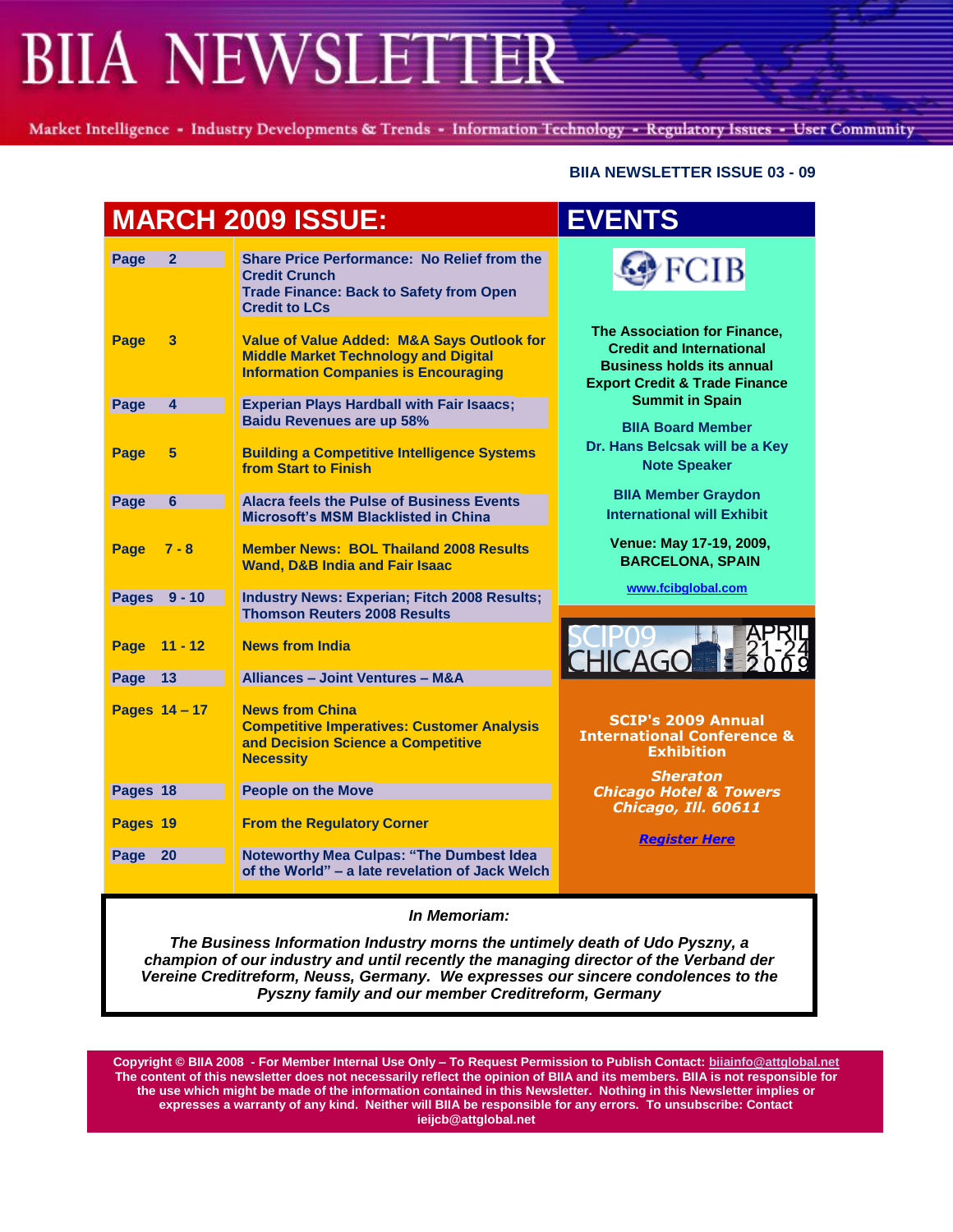Market Intelligence - Industry Developments & Trends - Information Technology - Regulatory Issues - User Community

#### **BIIA NEWSLETTER ISSUE 03 - 09**

# **LATE BREAKING NEWS**

### **SHARE PRICE PERFORMANCE OF MAJOR B2C AND B2B INFO COMPANIES**



Experian share price started to take off early December but has declined recently. D&B was holding its own, but also started to soften in line with the recent market decline. Share prices for Equifax, Acxiom, Fair Isaac and InfoUSA (InfoGroup) continue to suffer reflecting the prolonged crisis in the financial services sector.

### **FINANCIAL CRISIS REVERSES TRENDS ON OPEN CREDIT**





McGraw-Hill Companies share price performance appears to mirror that of Moody's ignoring the fact that McGraw-Hill Companies has a diversified product portfolio.

Standard & Poor's published a *White Paper* on Rating Agency Regulatory Issues. The paper outlines 10 goals that investors and other users of ratings want to see from regulation, and which should guide the approach taken by policymakers internationally. To read the full story, go to: *[S&P](http://www.mcgrawhill.com/releases/sandp/20090304.shtml)  [White Paper](http://www.mcgrawhill.com/releases/sandp/20090304.shtml)*

According to a recent article in the Asian Banker (Issue 86) Asia Pacific trade finance volumes crashed in October. Distrust of trading partners and aversion to specific country risk, coupled with declining import and export volumes, have forced trade finance providers to go back to basics.

As a result of the slowdown, companies are taking more precautions against defaults by trading counterparties. There has been a steady increase of requests for Letters of Credit (LCs) as well as for discounts against documents that are accepted by issuing banks. Customers who normally trade on open account basis today prefer LCs.

*Source: The Asian Banker*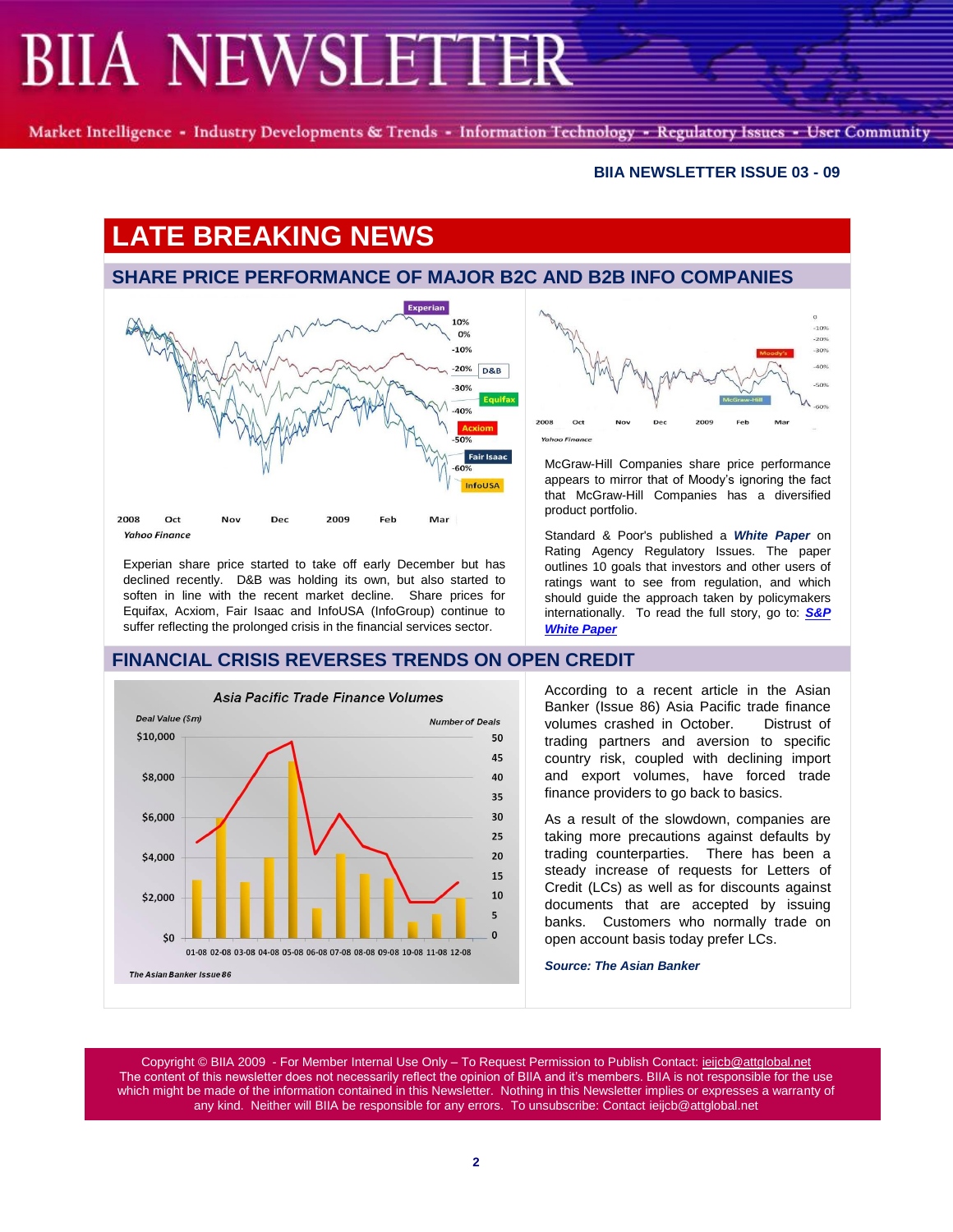Market Intelligence - Industry Developments & Trends - Information Technology - Regulatory Issues - User Community

#### **BIIA NEWSLETTER ISSUE 03 - 09**

## **LATE BREAKING NEWS**

## **M&A OUTLOOK FOR MIDDLE-MARKET TECHNOLOGY AND DIGITAL INFORMATION 2009-2010**



In Implied EV / Trailing Revenue - Total Transactions Reflected for 2008 in ated over 01 '08 bay Implied EV / Trailing EBITDA

Source: Marlin & Associates, Capital IQ

*Value of Digital Information*



*Marlin Associates (M&A)* has just published its Mergers & Acquisitions Outlook for Middle Market Technology and Digital Information 2009-2010. According to the principals of Marlin Associates the outlook is encouraging in spite of the depressed general mood in the venture capital (VC) and private equity (PE) sectors.

*It is back to basics:* Today, getting deals done, much less achieving appropriate values, takes discipline, expertise and dedication. Events change rapidly; agreed terms are being renegotiated or even withdrawn.

*Due diligence reviews are now extensive*: Transactions are taking longer to close. But, even if the universe of potential buyers is smaller, or a firm is weaker, often it is still possible to get a good price from one or more of the remaining bidders. The challenge is for both the buyer and seller to see the strategic fit, the strengths and potential, and to shepherd a transaction all the way to closing. In this environment the ability to get and sustain the enthusiasm of all parties in the process is more important than ever.

*Marlin Associates* state for four reasons, that the outlook for Mergers & Acquisitions among middle market (and smaller) tech and digital information firms will continue to be better and recover faster than the broader merger and acquisition market:

- $\triangleright$  GDP growth in the U.S., Japan and Euro Zone will begin to recover in 2010 (a rising tide always helps);
- $\triangleright$  IT spending (a good barometer) will not be down much in 2009 and will resume growth in 2010;
- $\triangleright$  Middle-market tech firms and the prospective buyers of those firms - are on sounder financial footing than they were after the tech crash of the early 2000s;
- $\triangleright$  There are still cash-rich buyers who are looking to acquire key tech assets at reasonable values.

In spite of tough market conditions, *Marlin Associates* 'venture' to make the following predictions:

- $\triangleright$  The IPO market for middle-market tech and digital information firms is AWOL\* and will remain absent through 2010. VC and PE players will stay on the sidelines for larger deals through 2010—but they will remain open to investments in smaller firms. ( \*AWOL = Absent without (Official) Leave)
- ▶ M&A prices for tech and digital information transactions will be grounded in economic reality, but strong mid-market tech companies will still command strong prices.
- Strategics (not financial sponsors) will make up the vast bulk (98%+) of both buyers and sellers through 2010. Virtually all deals will be under \$250 million. (Continued on next page)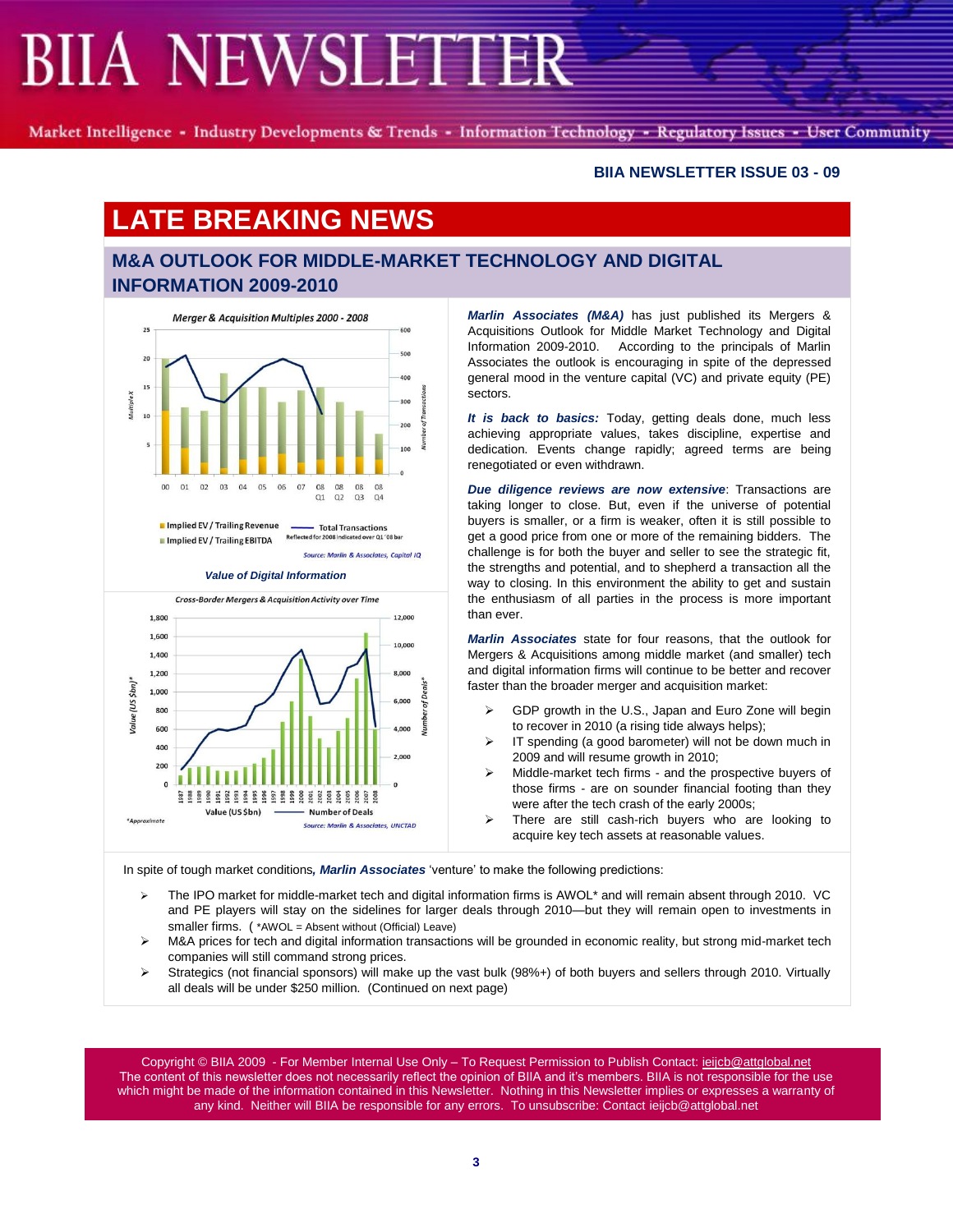Market Intelligence - Industry Developments & Trends - Information Technology - Regulatory Issues - User Community

#### **BIIA NEWSLETTER ISSUE 03 - 09**

# **LATE BREAKING NEWS**

## **M&A OUTLOOK FOR MIDDLE-MARKET TECHNOLOGY AND DIGITAL INFORMATION 2009-2010** *(Continued from previous page)*

Merger & acquisition prices for tech and digital information transactions will be grounded in economic reality, but strong companies will still command strong prices. Values (when expressed as an average multiple of revenue or EBITDA) peaked in 1998, reached a nadir in 2002, climbed again through Q1 2008, and then declined. But averages can mask underlying truths. For most companies, multiples declined as their own top-line growth prospects declined. We advised on several of these transactions. Where top-line growth was strong, the multiples were considerably higher than the average.

Marlin Associates also believe that cross border expansion remains an important element in the strategy of many corporations around the world and that cross-border mergers & acquisition activity will begin recovering in 2010.

The Marlin Associate assessment is reassuring. It is no use to cry over spilled milk. In spite of news reports that would indicate that Armageddon is upon us, middle-market (and smaller) tech merger & acquisition deals are getting done - and not just by companies in trouble, or buyers looking for bargains. Succeeding in this environment, much less achieving appropriate values, is no game for the inexperienced or faint of heart. It takes discipline and expertise. As stated at the beginning: It is back to basics! *Source: Marlin Associates*

### **EXPERIAN PLAYS HARD BALL WITH FAIR ISAACS**

Experian said it had terminated a partnership with a U.S. company that allows consumers access to their credit scores. Steven Wagner, Experian's president of consumer information services, said the company, Fair Isaac, was "simply unreasonable" in contract negotiations, *as reported by USA Today*. Experian will still sell credit scores to lenders. Consumers who apply for mortgages will be able to get all their FICO credit scores through lenders, according to Experian.

BIIA had reported in the February Newsletter issue that Equifax had reconfirmed its relationship with Fair Isaacs

#### **BAIDU REVENUES FOR Q4 UP BY 58%, FULL-YEAR UP BY 83%**

Baidu, a leading Chinese language Internet search provider, released its fourth quarter and full-year results. Revenues in the fiscal year 2008 were US\$468.8 million. That is a year-on-year increase of 83%. The number of active online marketing customers increased by 32.7% to 284,000 in 2008. Net income rose by nearly 67% reaching US\$153.6 million. Diluted earnings per share for the fiscal year were US\$4.43.

Fourth quarter revenues were US\$132.2 million which is an increase of 58%. Net income rose by 31.3% reaching US\$42.3 million. Diluted earnings per share were US\$1.22 in the quarter. Revenue per customer increased to US\$1,642 an increase of 38% over 2007. Baidu's management provided guidance for the first quarter of 2009. Revenues are expected to be between US\$114 million and US\$117 million, a 36% to 39% increase over the first quarter of 2008.

#### *Source: [Baidu Press Release](http://ir.baidu.com/phoenix.zhtml?c=188488&p=irol-newsArticle&ID=1257825&highlight=)*

*Need more information? Consult the BIIA Newsletter Archive: [BIIA Newsletter Archive](http://www.biia.com/memberNewsPW.php?action=archive)*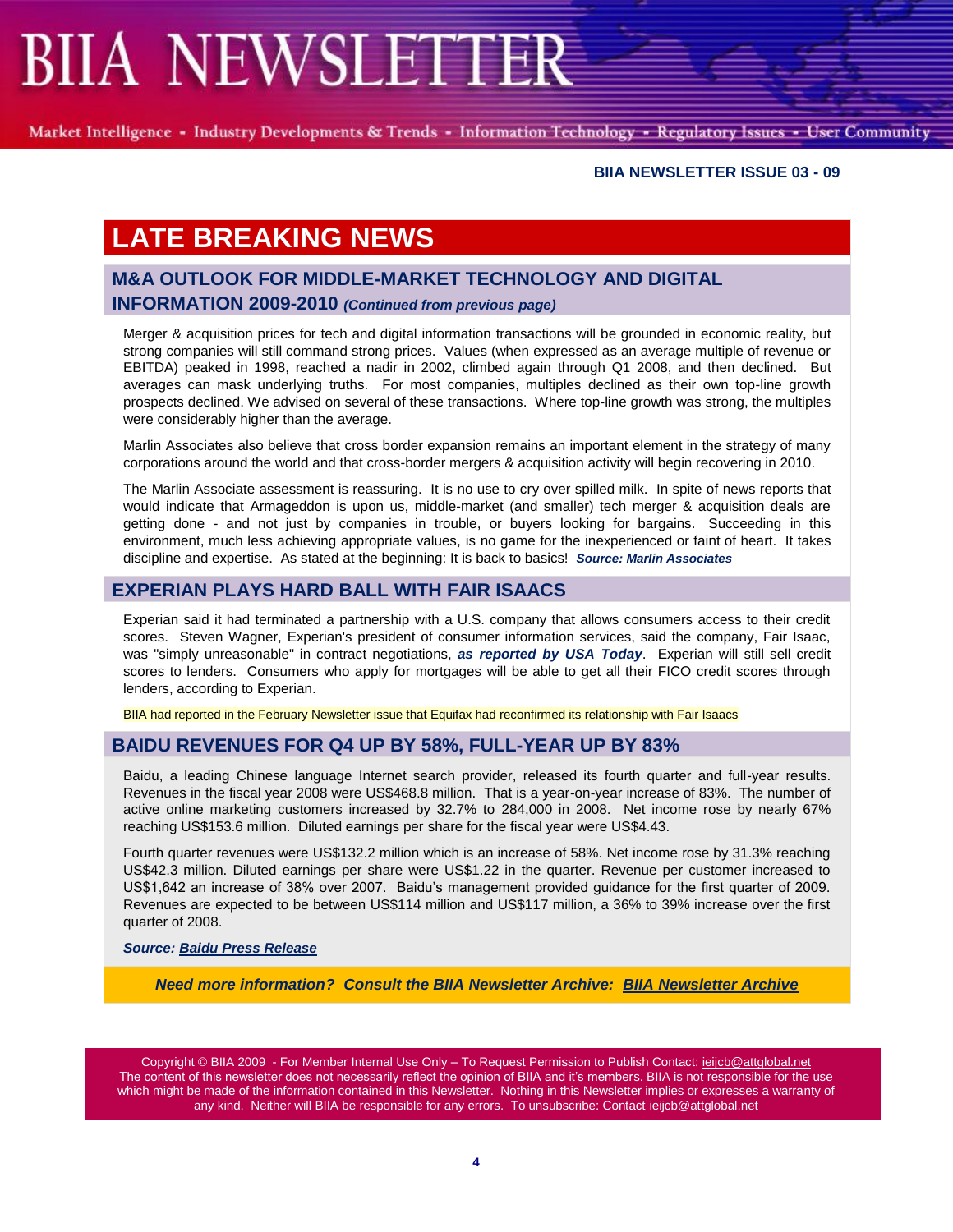Market Intelligence - Industry Developments & Trends - Information Technology - Regulatory Issues - User Community

#### **BIIA NEWSLETTER ISSUE 03 - 09**

# **LATE BREAKING NEWS**

## **EUROPEAN FINANCIAL EXPERTS CALL FOR A GLOBAL CREDIT REGISTER**

*Credit registers are basically still national. This is said to be an anachronism when companies borrow and banks lend globally*

In order to avoid future crisis of today's magnitude, experts say the setting up a solid information base capturing global financial exposures is imperative. The problem with Basel I and Basel II is that they do not cover systemic risk and there is no global database that tracks cross border exposure.

There is a long list of exposures that are not transparent today, for example the cross-border links between large, complex financial institutions (LCFIs) and the whereabouts of credit default swaps, collateralized debt obligations and other asset-backed securities. Putting together a global "risk map" displaying financial links among LCFIs as well as the most important risk drivers, such as asset price changes and yield spread dynamics, would enable authorities to carry out financial system stress tests. *Source: Financial Times 2/19/2009*

BIIA welcomes this development and believes such an initiative would greatly improve the transparency of credit transactions worldwide, provided it is not just for the benefit of the financial services industry but also for investors and trade credit grantors.

## **GOOGLE: VULNERABILITY OF WEB SERVICES CASTS SHADOW OVER CLOUD COMPUTING**

E-mail services (G-Mail) managed by Google and used by 100 million users crashed for more than two hours impacting users in Europe and Asia. America was less impacted because the failure occurred at night. According to the Financial Times it is the worst failure to data for G-mail, a browser-based e-mail service that has been growing at the rate of 40% per annum.

Google, with 113 million users has been gaining on its rivals Microsoft's Hotmail (283 million) and Yahoo (274 million). The failure highlights the vulnerability of ‗Cloud' computing when customers trust their data to services run remotely over the web, without keeping applications on the PC's hard drive. *Source: Financial Times*

### **BUSINESS-TO-BUSINESS MAGAZINE REVENUES DECLINE AS ECONOMY STRUGGLES**

Business-to-business magazine revenues show a full-year decline of 7.3% as a result of the current economic conditions, according to the latest BIN data. Examined on a quarterly basis, revenues were down 5.3% in the first quarter, 6.0% in the second quarter, 5.9% in the third quarter and 13.1% in the fourth quarter.

Despite the overall decline, five of the 22 BIN categories showed growth in magazine revenues. These categories, with the highest growth first, include Agriculture; Transportation & Logistics; Architecture, Design & Lighting; Aviation, Aerospace & Military and Professional Services. *Source: ABM*

**List your company product portfolio in the BIIA Industry Directory powered by [WAND](http://www.wand.com/biia/CompanyProfile.aspx?mfgcode=22017&sInfo=Business%20Online%20Public%20Company%20Limited-&sRedirect=)  For example Business Online Thailand does!**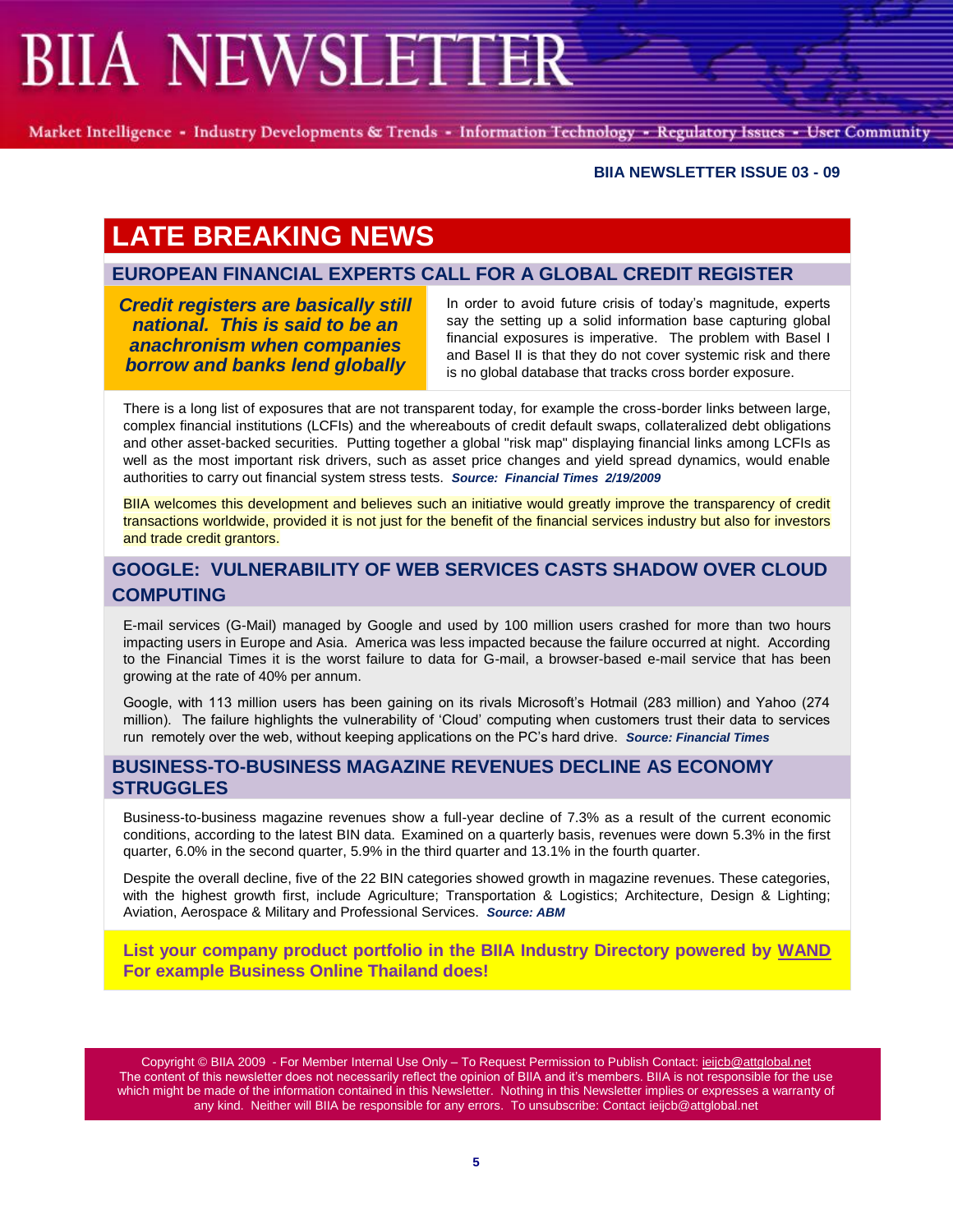Market Intelligence - Industry Developments & Trends - Information Technology - Regulatory Issues - User Community

#### **BIIA NEWSLETTER ISSUE 03 - 09**

# **LATE BREAKING NEWS**

### **BUILDING A COMPETITIVE INTELLIGENCE SYSTEM START TO FINISH**

The global financial crisis has triggered a collapse in global trade which executives and professionals have not experienced for some time. To survive in such an environment requires fundamental knowledge of markets and competition. As markets and competitive landscape shift vigilance is of essence, combined with a high degree of professionalism, to be able to recognize important shifts, assess potential impacts and to formulate appropriate responses.

*The Competitive Intelligence Foundation* published a comprehensive publication with the title: Starting a Competitive Intelligence Function. This publication takes one to the beginning of the competitive intelligence (CI) process, where one has the first opportunity to define and implement an effective CI function for a company. *To order this publication contact: [SCIP](http://www.scip.org/publications/ProductDetail.cfm?Itemnumber=5543)*

## **ALACRA FEELS THE PULSE OF BUSINESS EVENTS**

*Alacra Pulse* has been designed to identify, aggregate and present business events (such as rumors of upcoming mergers or acquisitions, bankruptcy filings, layoff announcements or analyst comments). At launch the service will be tracking 2000 mainstream and alternative media sources which have been selected by the Alacra team for their quality and influence on the marketplace. Pulse was built using Alacra's proprietary Knowledge Extraction Technology, a semantic engine. Additional applications currently in development include Deal Pulse (focused on M&A transactions), Weak Pulse (focused on companies in a state of distress), Credit Pulse (comments on credit ratings) and Legal Pulse (tracking mentions of law firms).

The new Pulse service demonstrates Alacra's real understanding of the needs of users in the markets which it serves, namely financial services. That's evident in the range of content options the company already offers (subscription services, or a chance to buy one off reports from the Alacra Store), but Pulse takes it a step further with an acknowledgement that the way in which investors and finance professionals obtain information about companies is evolving. Pulse essentially mimics and then expands the water cooler nature of the industry, and the emphasis on only allowing sources which have been pre-approved by Alacra's editors is vital. In any industry there are only a limited number of real opinion drivers - enabling easy access to those voices is a vital first step. Street Pulse clearly plans to build further on this - sources can be rated and stories commented upon, and Alacra's semantic technology will no doubt be used at a later stage to flag up the real market influencers, with the potential to do this at a niche level. *Source: Outsell Inc.*

### **MICROSOFT'S MSN BLACKLISTED LISTED FOR PROVIDING LEWD CONTENT**

China continued its nationwide crackdown on Internet pornography Thursday by releasing a second list of web portals violating the country's Internet regulations. China Internet Illegal Information Reporting Center (CIIRC) said in a statement that all 14 portals named on the list contain content which either go against public morality or harm children's psychological health. The new list included Microsoft's MSN China. The CIIRC said the portal's movie and community sections contain a large number of lewd pictures.

Authorities said in Thursday's statement that Google has cleaned up most of the unhealthy content in its search results, although more work still needs to be done. While Baidu, the most popular search engine for Chinese, was criticized by the CIIRC for taking sluggish measures to filter porn pictures from its search results and blogs. *Source: Xinhua*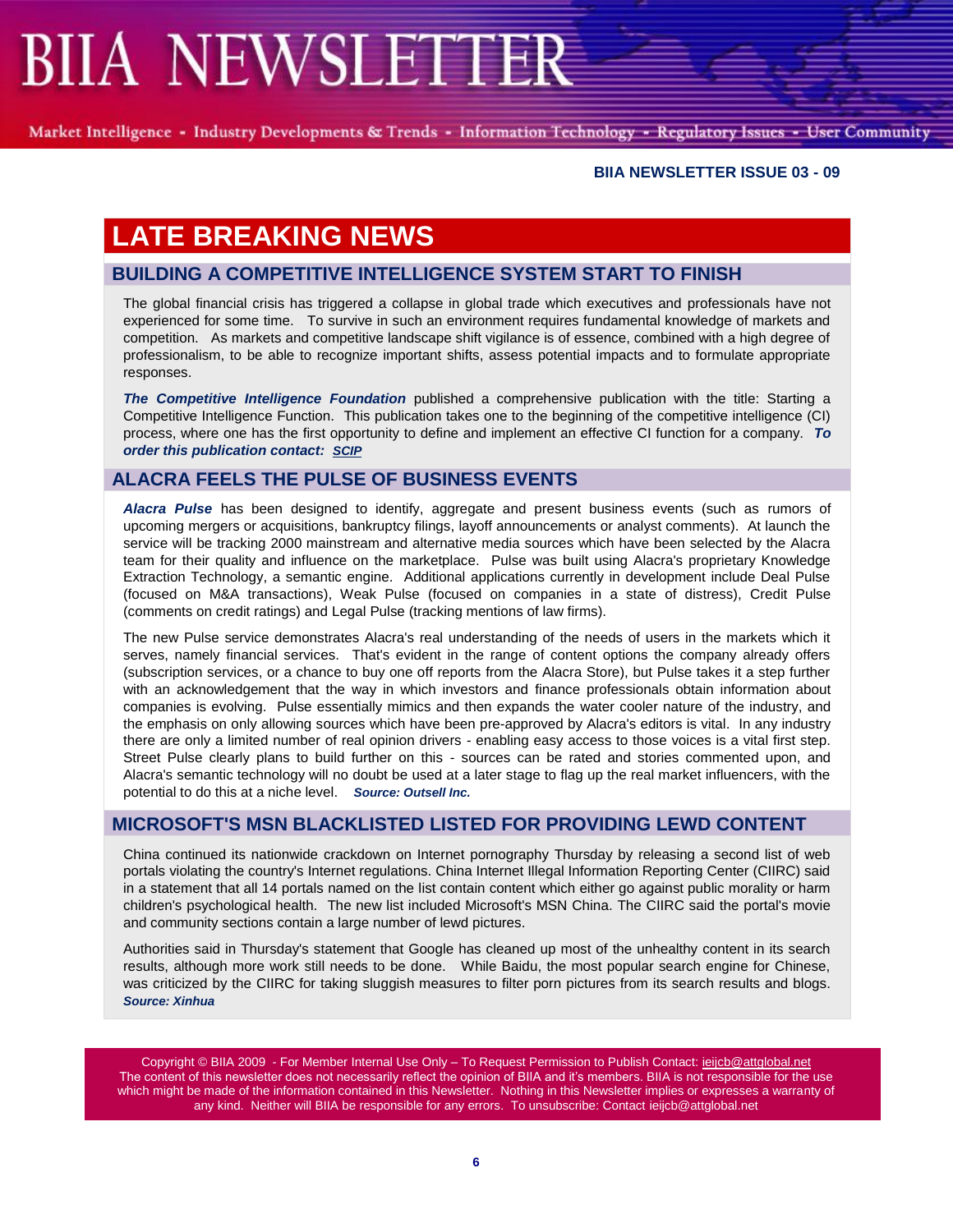Market Intelligence - Industry Developments & Trends - Information Technology - Regulatory Issues - User Community

#### **BIIA NEWSLETTER ISSUE 03 - 09**

## **MEMBER NEWS**

#### **BOL – BUSINESS ONLINE THAILAND REVENUES FOR 2008 ARE UP 3.2%**





*Bangkok, 20th February*: Bangkok-listed business information provider, [Business Online](http://www.bol.co.th/en/home/) (BOL) announced full-year results this week. Revenues were US\$7.3 million, up 3.2% year-on-year. The company's management attributed the increase to an 8.3% growth in its core business which provides online financial information on Thai companies. The service is provided in cooperation with the Department of Business Development at the Ministry of Commerce in Thailand.

Net income in 2008 was US\$2.1 million, a rise of almost 25% compared with 2007. BOL's cost of service decreased by 7.1% to US\$3.3 million which was responsible for some of the growth in the company's net income. *Source[: BOL announcement](http://www.mai.or.th/mai/companyAllInfo.do?symbol=BOL)*

## **BOL RECEIVES BAI PHO BUSINESS REWARD BY SASIN**

Siam Commercial Bank has joined forces with the Sasin Graduate Institute Of Business Administration to launch the "Bai Pho Business Awards by Sasin" in a bid to promote Thai SME competitiveness in the world business arena. The award aims to recognize local companies that have demonstrated continued success and excellence among peers.

**This** *year the evaluation panel selected 5 Thai companies for the first "Bai Pho Business Awards by Sasin"***:** General Hospital Products Public Company Limited, Officemate Company Limited, Bathroom Design Company Limited, Rukluke Ecutex Company Limited, and *Business Online Public Company Limited.*

Siam Commercial Bank is confident that the awards will serve as a benchmark for SME businesses in Thailand seeking to **upgrade their standards to be on a par with those of international players.** Mr. Anand Panyarachun, Siam Commercial Bank Board Chairman **was the guest of honor presenting awards to winners.**

*List your company product portfolio in the BIIA Industry Directory powered by [WAND](http://www.wand.com/biia/CompanyProfile.aspx?mfgcode=22017&sInfo=Business%20Online%20Public%20Company%20Limited-&sRedirect=)* *For example Business Online Thailand does!*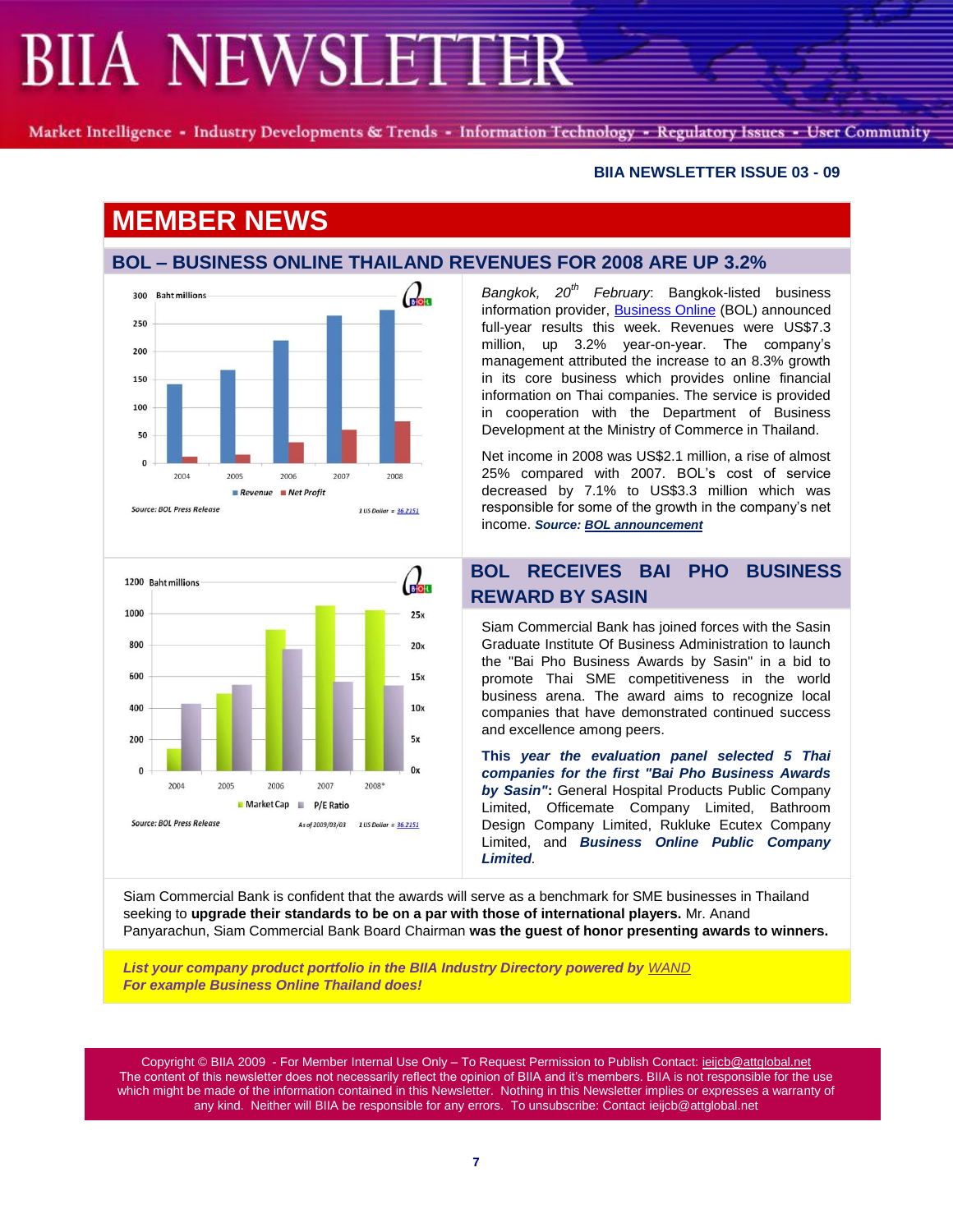Market Intelligence - Industry Developments & Trends - Information Technology - Regulatory Issues - User Community

#### **BIIA NEWSLETTER ISSUE 03 - 09**

## **MEMBER NEWS**

### **WAND EXPANDS INTO BANKING, FINANCE, AND INVESTMENT TAXONOMY**

WAND expanded its library with a new Banking, Finance, and Investment Industry Taxonomy.

This new taxonomy covers all the important topics in the financial world including asset types, financial intermediaries, markets and exchanges, regulations and regulating bodies, financial crimes, and benchmarks and analysis tools. It is an ideal structure for organizing any financial based information or enhancing search results and findability of financial documents. The taxonomy is organized in a multi-level hierarchy with broader terms, narrower terms, related terms, and synonyms. This taxonomy is compatible with Vivisimo, Concept Searching, Sharepart XXL, Synaptica, Mondeca, ForestRim, Exalead, and any search technology that can import taxonomies.

*Contact Mark Leher at (303) 623-1200 x267 or email him at [mleher@wandinc.com](mailto:mleher@wandinc.com?subject=Banking)*

#### **D&B INDIA ANNOUNCES BANKING AWARD 2009**

*Mumbai, February 18, 2009***:** Dun & Bradstreet, announced the *"Dun & Bradstreet – Banking Awards 2009".* The Awards seek to recognize the growth and resilience of the Indian banking industry. Dun & Bradstreet India also launched the third edition of its publication, *"India"s Top Banks 2009",* which captures the developments in the banking sector in India during FY08. The publication profiles 74 scheduled commercial banks (SCBs). The study also contains an Insights section, for which D&B has included all 77 SCBs in India, consisting of 27 Public Sector Banks (PSBs), 22 Private Sector Banks and 28 Foreign Banks.

Speaking at the awards, *Dr. Manoj Vaish, President & CEO – India, Dun & Bradstreet* said, "The Indian banking industry has remained largely unaffected and has been an island of calm amidst the turmoil that the global financial sector has seen in the recent past. The Reserve Bank of India has introduced and implemented a variety of prudent monetary initiatives that have helped the domestic banking & financial industry, cope with the uncertainty that has plaqued the banking sector worldwide."

"Riding on the back of a growing economy, banks in India have grown rapidly over the last 4 to 5 years. The total assets of the 77 scheduled commercial banks have more than doubled between FY04 and FY08. The rapid expansion of the economy has also meant that the appetite for credit during FY08 was huge. Going forward, as the economy goes through a period of slowdown, the Indian banking system will have to continue to find innovative ways to counter potential risks," he added. Source: D&B India

#### **FAIR ISAAC AWARDED EIGHT NEW PATENTS**

February 23, 2009 (Minneapolis, Minnesota, USA) - Fair Isaac Corporation (NYSE: FIC), the leading provider of analytics and decision management technology, today announced that it was awarded eight new patents in the last four months for inventions in fraud detection, search technology, rules management and bioanalytics.

Fair Isaac now holds 80 patents, nearly double the portfolio of two years ago. The company filed for 10 more patents in the past four months, and currently has 160 patent applications pending in the U.S. and other countries. *Source Fair Isaac*

*To read the full story go to: [http://www.biia.com/industry\\_news.php](http://www.biia.com/industry_news.php)*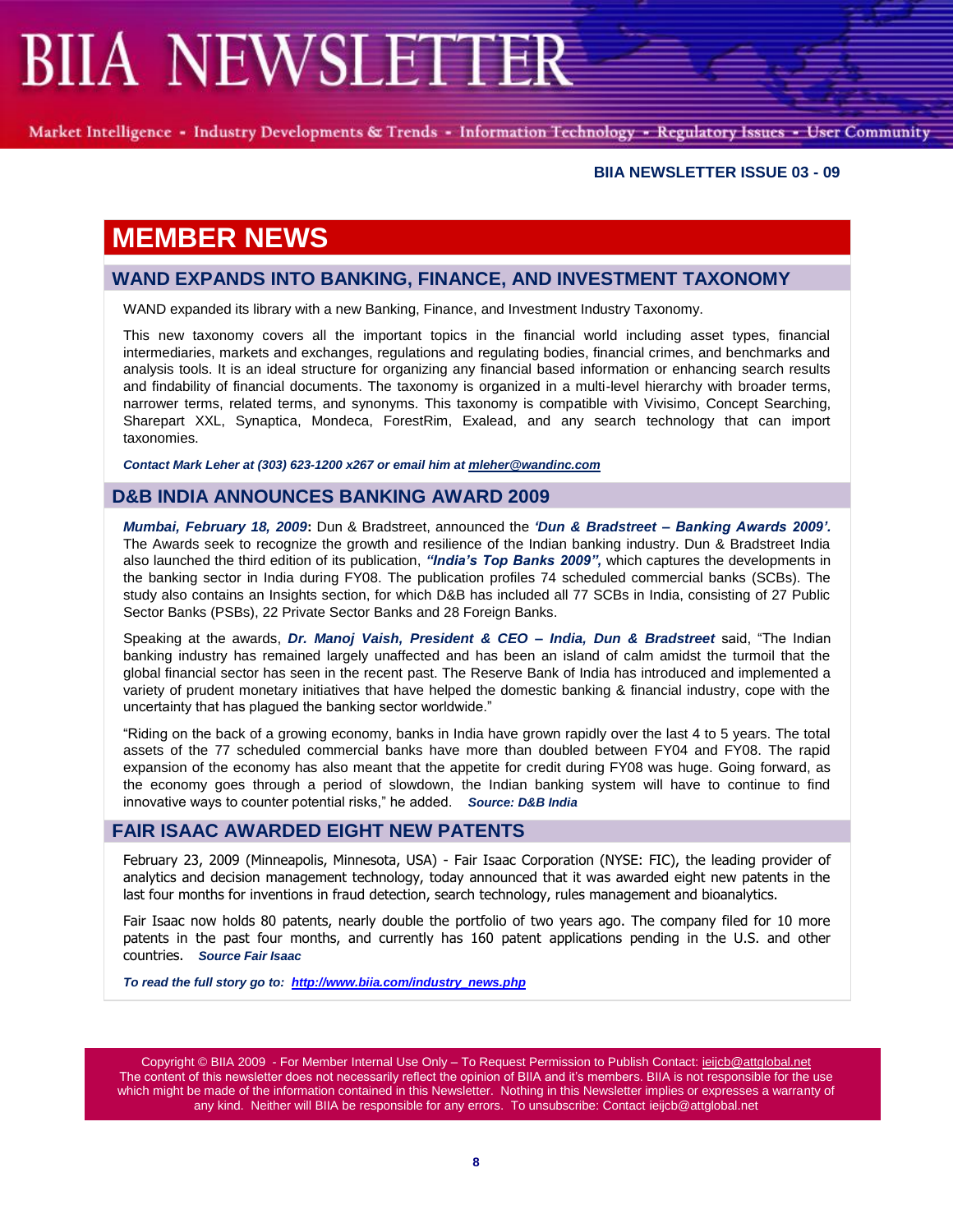Market Intelligence - Industry Developments & Trends - Information Technology - Regulatory Issues - User Community

#### **BIIA NEWSLETTER ISSUE 03 - 09**

# **INDUSTRY NEWS**

## **EXPERIAN PROVIDES TOOL FOR PUBLIC SECTOR ORGANISATIONS TO LINK DISPARATE CITIZEN DATA RECORDS**

London, UK, 24th February 2009 - Experian®, launched new software providing public sector organizations with a vital new tool to locate and link disparate citizen data records for single citizen view projects. Powered by Experian's data and analytics, *QAS Identify* has been adopted by Birmingham City Council, the largest local authority in Europe, to improve its customer service delivery.

*A single citizen view* provides an accurate and up-to-date view on all of a person's interactions with government. Each year, 7.8 million people in the UK move house and hundreds of thousands of people change their name. As a result, one of the greatest challenges for a single citizen view project is identifying and linking up citizen records, particularly when records often use numerous formats and different spellings. *Source: Experian*

### **EXPERIAN INCREASES COLLECTIONS INSIGHT WITH NEW DATA ENHANCEMENT SERVICE**

Nottingham, UK, 18 February 2009 – Experian®, launched a new data enhancement service for the UK collections market. Powered by Experian's data and analytics, the new service will help lenders and collection houses improve customer insight by scoring and appending a range of valuable information to customer files.

Representing the latest addition to Experian's Strategic Collections Platform, the data enhancement service enables collectors to better assess the propensity of each customer's ability to pay, maximize right-party contacts and more effectively priorities debt for collection.

*Source: Experian*

#### **FITCH 2008 Revenues down 21.2% (Fiscal October 1, 2007 to September 30, 2008)**

*Fitch* consolidated revenue for fiscal 2008 amounted to €586.9 million versus €744.8 million the previous fiscal year, down 21.2% on a reported basis and 16.2% like-for-like\*. *Fitch Ratings* generated revenue of €484 million, representing a like-for-like decline of 20.3% which was in line with the company's guidance. *Algorithmics* reported revenue of €104.9 million, up 8.4% like-for-like.

Consolidated recurring operating profit for fiscal 2008 came in at €154 million compared to €149.1 million the previous fiscal year, representing an increase of 3.3% on a reported basis and 10% like-for-like. *Fitch Ratings'* contribution to recurring operating profit amounted to €178.2 million versus €193 million, down 7.7% on a reported basis and 3.1% like-for-like. As expected, *Algorithmics* turned a profit on earnings before interest, taxes, depreciation and amortization (EBITDA) basis. This year's positive EBITDA was €3.2 million compared to a loss of €12.5 million in fiscal 2007. Recurring operating loss for fiscal 2008 was €14.6 million compared to a €33.9 million loss the previous year, after deducting amortization of the intangible assets recognized at the time of the business combination with Fitch Group. *\*Constant Exchange Rate*

#### *Source: Fitch Press Release*

*List your company product portfolio in the BIIA Industry Directory powered by [WAND.](http://www.wand.com/biia/CompanyProfile.aspx?mfgcode=22017&sInfo=Business%20Online%20Public%20Company%20Limited-&sRedirect=) For example Business Online Thailand does!*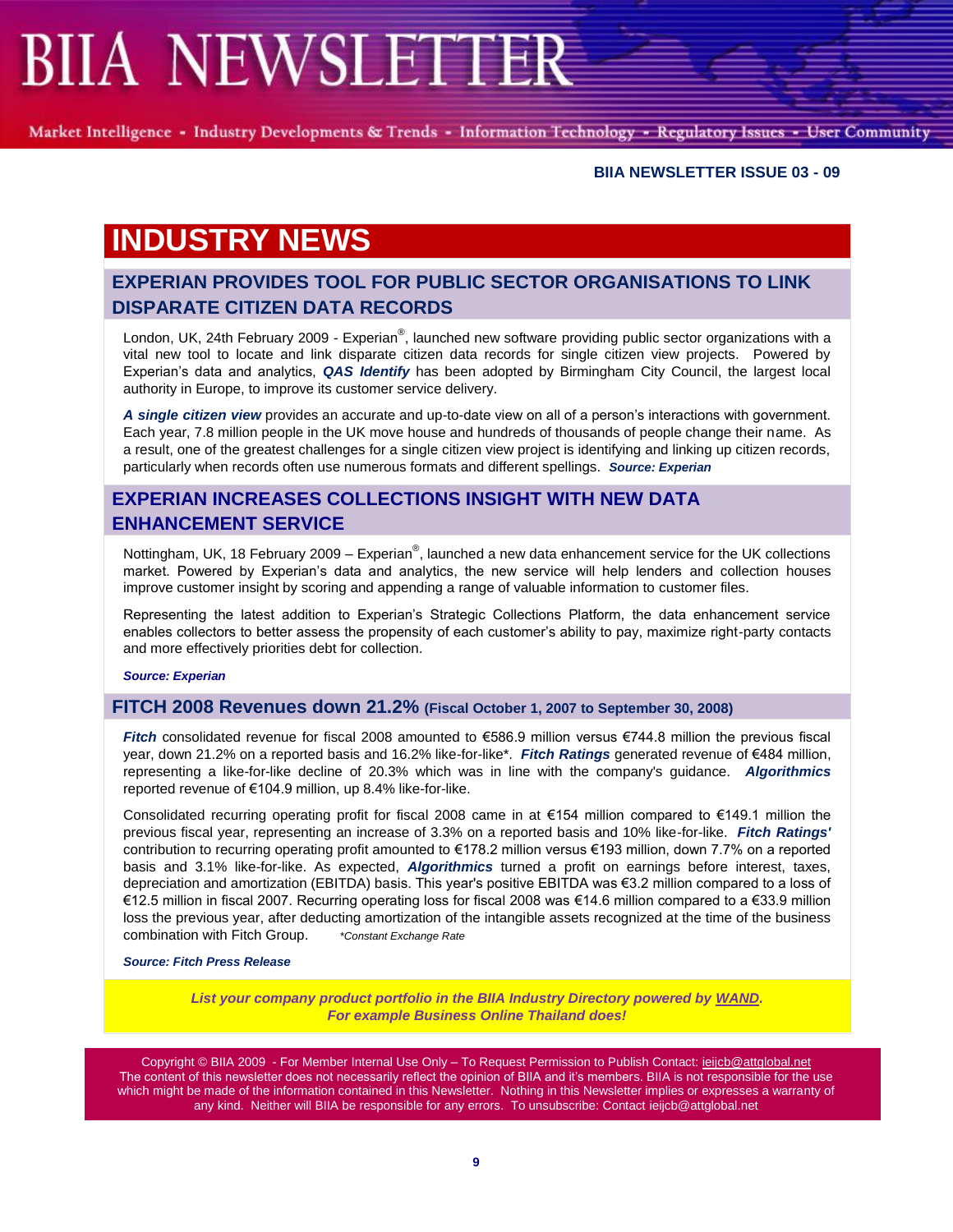Market Intelligence - Industry Developments & Trends - Information Technology - Regulatory Issues - User Community

#### **BIIA NEWSLETTER ISSUE 03 - 09**

# **INDUSTRY NEWS**



Tom Glocer, CEO stated that the company expected US\$ 1bn in annualized cost savings from the Thomson Reuters merger. Thompson Reuters was well positioned against its rival Bloomberg because the latter was more exposed to harder hit financial services markets. Thomson Reuters reported a five percent rise in pro forma revenues for the fourth quarter (before currency effect). Profit margins rose by 6% in Q4 and 23% for the full year. Thomson Reuters professional services: Tax, legal and accounting, scientific and healthcare produced stronger tip-line growth and some steep margin improvements. Tom Glocer dismissed speculation that the corporation may be tempted to gobble up a distressed media company stating that he had little appetite for consumer media. The focus appears to be firmly on digital value added business information services. *Source: Thomson Reuters*

## **ONLINE & SOFTWARE SOLUTIONS FOR THOMSON REUTERS, REED ELSEVIER AND WOLTERS KLUWER SHOW RESILIENCE**

Full year results from Thomson Reuters, Reed Elsevier and Wolters Kluwer are now in, and show a remarkable similarity in messages about their performance in 2008, and their guidance for 2009. Thomson Reuters had the edge, with 8% growth in pro forma revenues (currency had no impact), while Reed Elsevier reported total growth of 7% at constant currencies, and Wolters Kluwer came in at 3% growth at constant currencies. Margins too remained strong,

The key growth area for all three enterprises was in online and software solutions, with WK highlighting acquisitions which had provided "further opportunities to embed our solutions in customers' workflow" and Reed Elsevier noting "strong growth in online information and workflow solutions in Elsevier and LexisNexis". Online information and workflow solutions now account for around half of all revenues earned by these two businesses, with WK reporting a rise to 49% digital revenues, up from 47% in 2007, and Reed Elsevier claiming over 50% of revenues from these sources. Looking ahead, none of the three were prepared to offer detailed full year guidance for 2009 because of the uncertainty of the current economic conditions. *Source: Outsell Insight March 10th, 2009*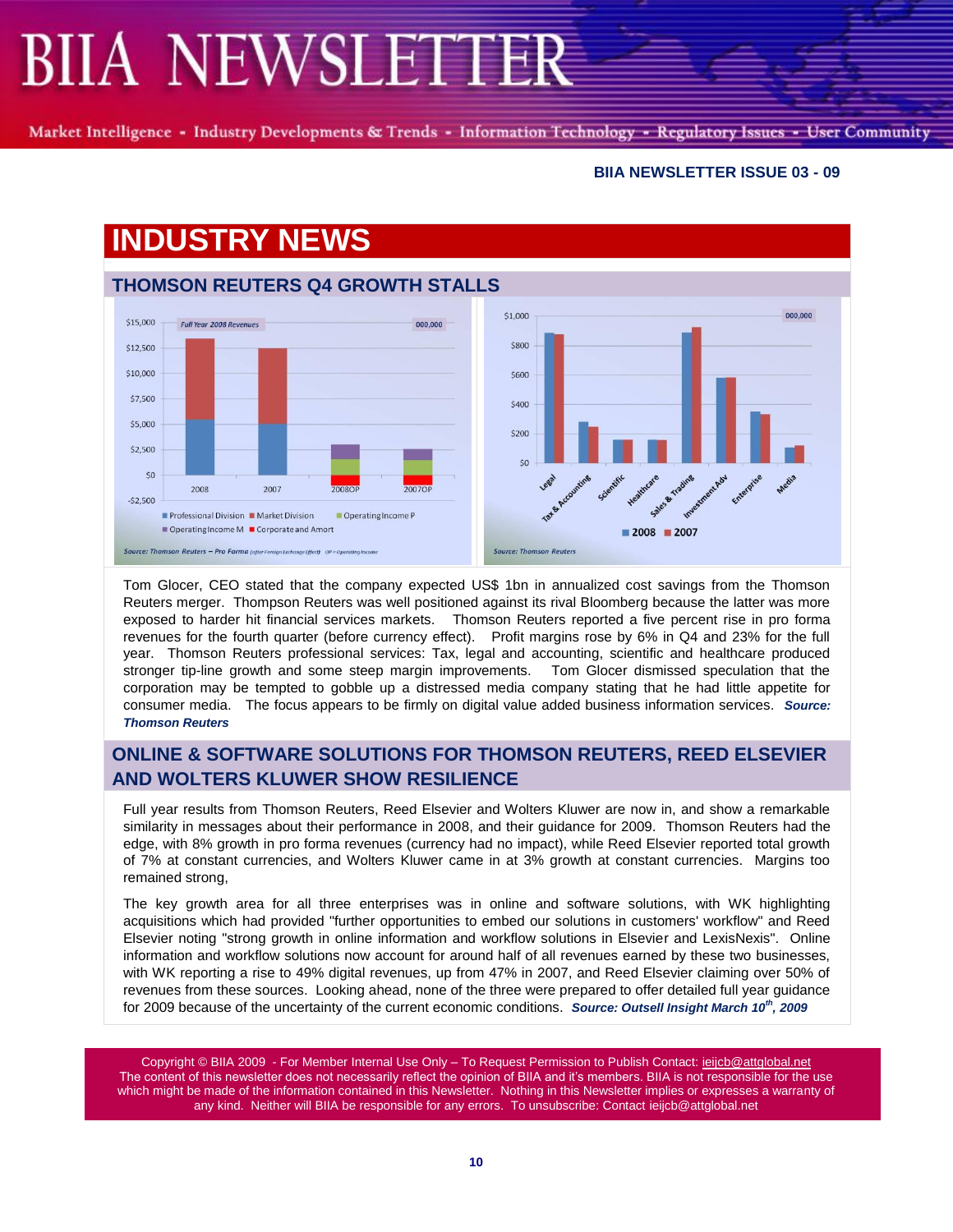Market Intelligence - Industry Developments & Trends - Information Technology - Regulatory Issues - User Community

#### **BIIA NEWSLETTER ISSUE 03 - 09**

# **NEWS FROM INDIA COURTESY BUSINESS STRATEGIES GROUP WWW.BSGASIA.COM**

### **NETWORK18 REPORTS THIRD QUARTER LOSS**

*Mumbai, 31st January*: Indian media group, [Network18,](http://www.network18online.com/) the largest shareowner of the Infomedia B2B group, announced its financial results for the quarter ended  $31<sup>st</sup>$  December 2008. Revenues were US\$46 million, a 21% increase over the same quarter in 2007. The company claimed that all of its key businesses, including film, Internet, home-shopping, search, directories and newswires posted solid growth. Despite the growth, Network 18 recorded a net loss of just over US\$9 million compared with a net profit of US\$4 million in the same quarter in 2007. Raghav Bahl, Managing Director, said, "The October-December quarter saw the benefits of Network18's ‗diversified media' strategy come into bold relief. Our entertainment operations… and the filmed entertainment business, saw a spectacular growth, bucking any trends of slowdown.‖ *Sources: [Network18 financial](http://www.network18online.com/reports/INVESTOR_UPDATE-N18_Q3FY2008-09.pdf)  [announcement,](http://www.network18online.com/reports/INVESTOR_UPDATE-N18_Q3FY2008-09.pdf) [Exchange4media article](http://www.exchange4media.com/e4m/news/fullstory.asp?news_id=33824§ion_id=6&pict=4&tag=28796)*

#### **BUSINESS STRATEGIES GROUP HONG KONG REPORTS ON CyberMedia**

In the financial year ending March 31<sup>st</sup>, 2008, CyberMedia recorded revenues of US\$23 million and a net income of US\$1.1 million. The majority of revenues (almost 57%) are generated by the print properties. The Media Services division accounts for approximately 34% of overall revenues – this includes 16% from custom content services and 14% from CyberMedia's IDC market research franchise.

Established in 1982, CyberMedia describes itself as South Asia's largest specialty media house. The company's key businesses include print publications, websites, events, market research and outsourced publishing services. CyberMedia produces 16 publications, 12 websites and manages a portfolio of events covering the IT, telecom, consumer electronics and biotech segments. The company's other media businesses include IT-focused TV programmes, market research, content outsourcing and business process outsourcing. The company was listed on the Mumbai stock exchange in June 2005.

Print titles include *Dataquest*, *PCQuest*, *Voice&Data*, *BioSpectrum*, *Living Digital*, *DQ Channels, DQ Week, Global Services, DARE and Halsbury's Law*. The company also maintains a portfolio of 12 websites led by CIOL [\(www.ciol.com\)](http://www.ciol.com/) which the company describes as India's largest technology site. CIOL sits at the centre of CyberMedia's network of 12 websites which serve technology users, vendors, solution providers and services companies across India. *Source: Special Report on CyberMedia – To obtain the full report contact: Kerry Wong Researcher [Kerry@bsgasia.com](mailto:Kerry@bsgasia.com)*

#### **CRISIL INDIA TO IMPROVE TRANSPARENCY**

In a bid to improve the transparency in the Indian securitization market, rating agency Crisil has enhanced disclosure standards on securitization transactions' ratings. Accordingly, the new standards would incorporate a detailed scenario analysis impact on credit protection measure under different assumptions. Similarly, performance details and track record of various counterparties involved in the transactions and similar asset pools would be analyzed to facilitate comparisons.

―Recent global experience underscores the importance of improving both the quantity and quality of information available to investors. As a proactive step Crisil is implementing these measures in the domestic market, where the performance of securitization transactions has been far better and more stable than in global markets," said Prasad Koparkar, head-structured finance ratings, Crisil. *Source: Business Standard*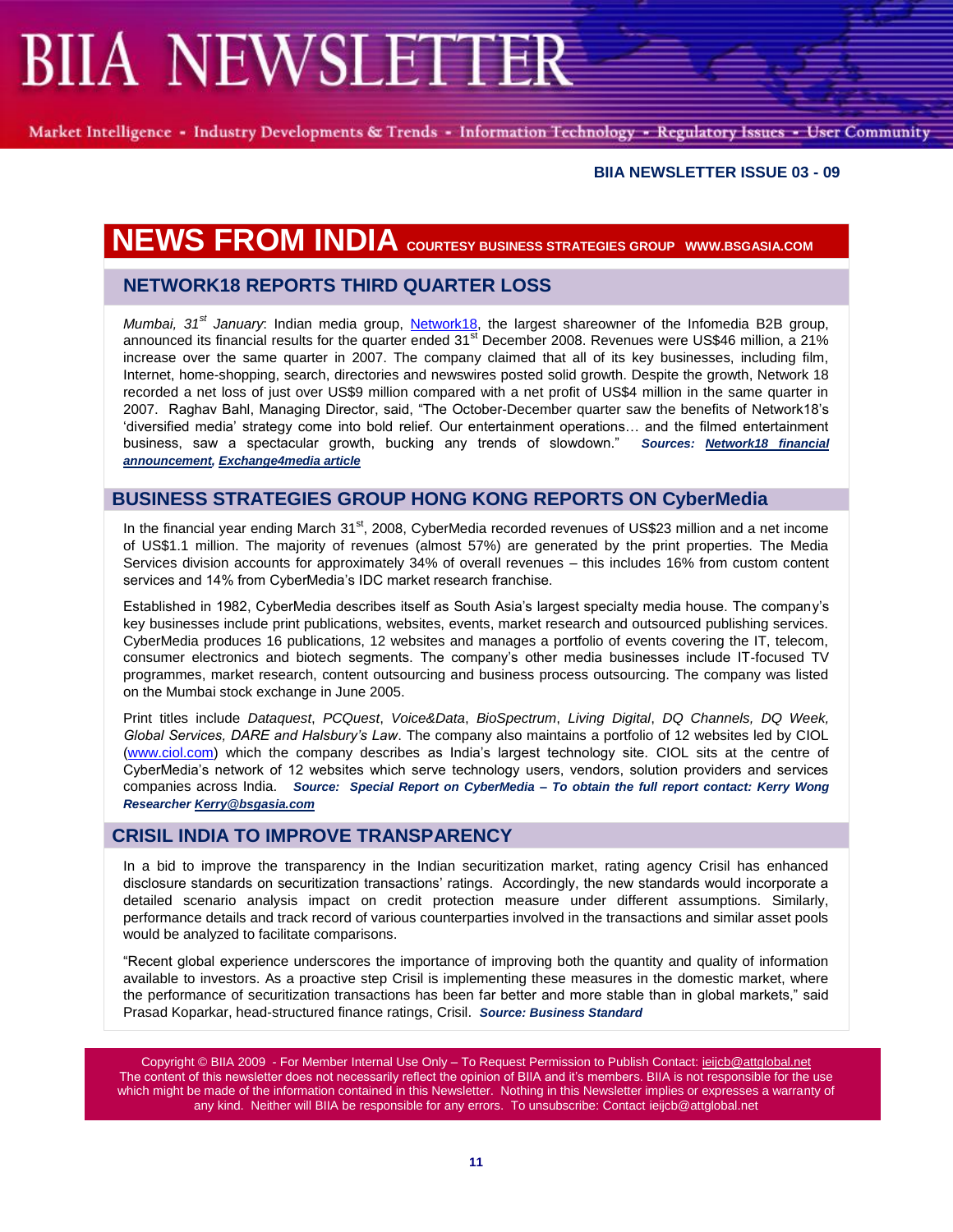Market Intelligence - Industry Developments & Trends - Information Technology - Regulatory Issues - User Community

#### **BIIA NEWSLETTER ISSUE 03 - 09**

## **BPO OUTSOURCING NEWS CONTRASTING VIEWS**

### **CREDIT CRUNCH HITS OUTSOURCING PROVIDERS**

The deepening financial crisis is having a dramatic effect on the outsourcing market, according to new figures from *[Compass Management Consulting](http://www.compassmc.com/)*. An analysis of more than 100 outsourcing deals found that discounts usually offered in the early years of an outsourcing deal are no longer available.

*Outsourcing firms had begun to offer discounts to sweeten deals and encourage investment in their services.* The discounts offered in the first year of a contract are usually recovered in the later years, with charges sometimes pushed up to 30 per cent or more above a comparable internal market rate, according to Compass.

"Just as the credit boom transformed the outsourcing sector's ability to fund discounts based on an annuity stream from contracts, the shrinkage of credit will have a transformational effect on the sector," said Compass consulting director Andy Gallagher. "The economics of outsourcing, and the way deals are managed, is going to change radically in the months to come. Outsourcing is no longer a source of working capital for corporates, or a vehicle for financial engineering." With these upfront savings now removed from many deals, customers will have to work more closely with providers to gain value from outsourcing deals throughout the duration of their contracts, the report suggested. *[Source: Infomatics](http://www.infomaticsonline.co.uk/vnunet/news/2233777/credit-crunch-hits-outsourcing?vnu_lt=inf_art_related_articles)*

### **KPMG VENTURES TO FORECAST NEW BOOM IN IT OUTSOURCING**

Locations in Europe, the Americas and Asia-Pacific could all benefit from a new boom in IT outsourcing as the credit crisis continues to bite, according to new research from consultancy **[KPMG](http://www.kpmg.co.uk/)**. The report, *[Exploring Global](http://www.kpmg.co.uk/news/docs/Exploring%20Global%20Frontiers.pdf)  [Frontiers](http://www.kpmg.co.uk/news/docs/Exploring%20Global%20Frontiers.pdf)* (PDF), highlights 31 cities across the globe that are rapidly emerging destinations and could replace traditional locations such as Bangalore, Chennai and Shanghai, which are reaching saturation point.

#### *Among those locations likely to benefit from what KPMG is calling "a new rush "for outsourcing services across the IT sector are Buenos Aires, Calgary, Brisbane, Penang, Belfast and Belgrade.*

Cities in the Americas are likely to benefit from large labor pools, scalability, a more mature service offering, proximity to the major client base and multiple language skills, the report noted. Asia-Pacific locations, meanwhile, benefit from lower costs, younger populations and government incentives while EMEA offers greater diversity, excellent infrastructure and niche specialization. *[Source: Infomatics](http://www.infomaticsonline.co.uk/vnunet/news/2236906/credit-crunch-prompt-growth)*

### **GLOBAL IT SPENDING TO FALL IN 2009**

Global IT spending in 2009 is expected to fall for the first time since 2002, according to a new report from Forrester Research. The analyst firm's *[Global IT Market Outlook: 2009](http://www.forrester.com/Research/Document/Excerpt/0,7211,46676,00.html)* forecasts that global IT spending will drop by around three per cent this year to \$1.66tn, and may fall even further. "For IT vendor market strategists, the global IT market outlook is gloomy for 2009, with prospects of improvement in 2010. Unlike in past years, there are no significant growth markets to offset the weak ones," wrote Forrester research vice president Andrew Bartels. "Indeed, the best market for vendors in 2009 and 2010, especially those selling next-generation technology like server virtualization, service-oriented architecture software and unified communications, may well be the US market." All sectors are going to find money hard to come by, and the services and outsourcing markets will also be affected, according to the report. *Source: Infomatics*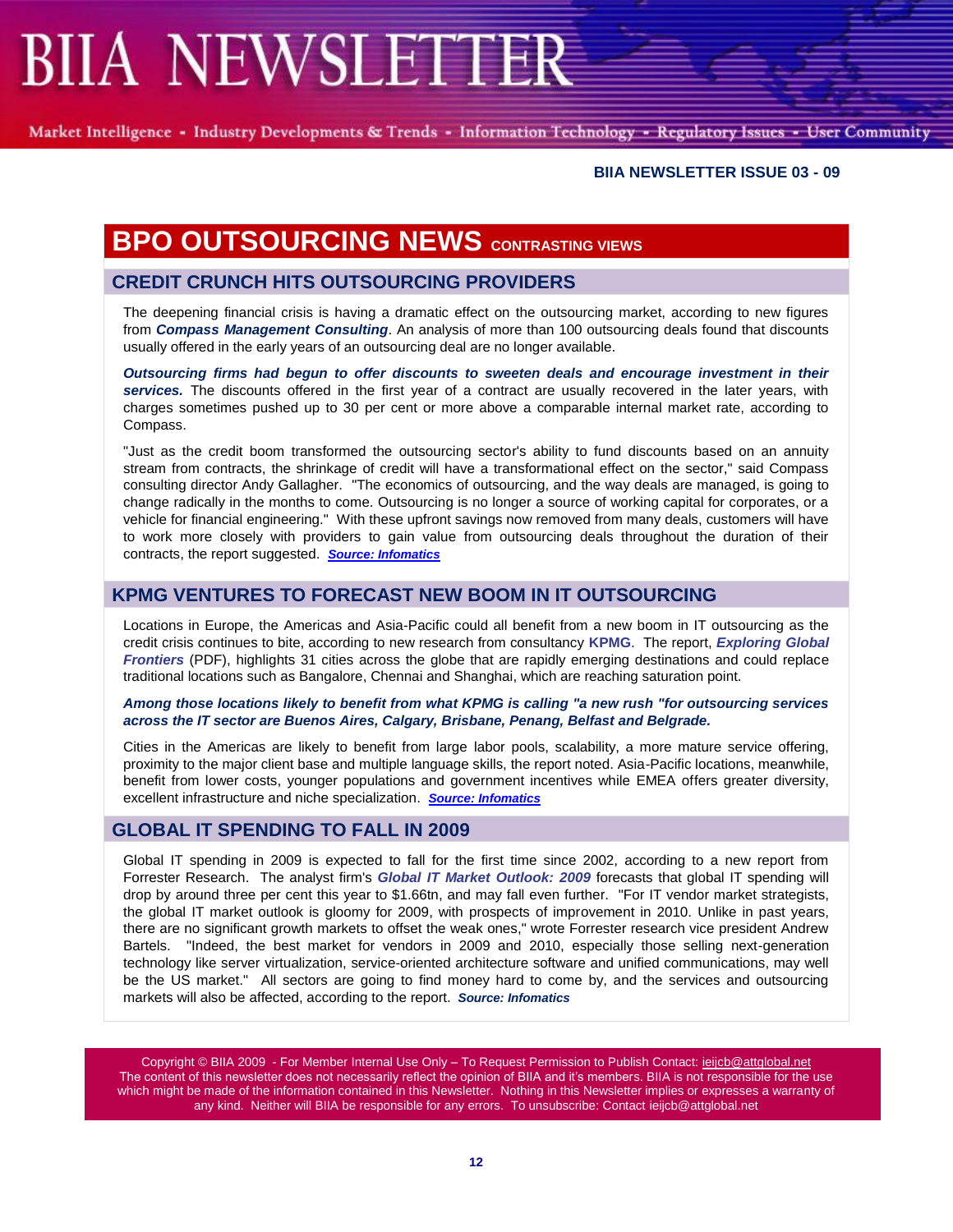Market Intelligence - Industry Developments & Trends - Information Technology - Regulatory Issues - User Community

#### **BIIA NEWSLETTER ISSUE 03 - 09**

# **ALLIANCES – JOINT VENTURES – M&A**

### **BATTERY VENTURES TAKES 10% STAKE IN HIGH MARK CREDIT**

Delaware-based venture capital firm Battery Ventures has picked 10% stake in credit information company *High Mark Credit Information Services* for \$1 million (Rs 5 crore), VCCircle has learned. The deal values High Mark at around \$10 million (Rs 50 crore).

High Mark was founded by individuals Anil Pandya (exec chairman) and Anuj Desai with nominal capital. Battery will be the first significant investor in the start-up firm. Battery Ventures' General Partner Mark Sherman who represents the VC firm's investment in High Mark confirmed that Battery has invested in the Indian company but refused to share details. High Mark has applied for a license to operate a credit bureau in India which is currently under review by the Reserve Bank of India (RBI).

High Mark Credit has also entered into a partnership with Fair Isaacs to sell credit scoring services in India.

*Source: Mosaic Media Ventures Private Limited* 

#### **NACM'S ASSET PROTECTION GROUP PARTNERS WITH VERIFRAUD**

*Columbia, Maryland: February 4, 2009—*The National Association of Credit Management (NACM) is pleased to announce that NACM and Verifraud have reached an agreement whereby Verifraud will run the operations of NACM's Asset Protection Group. Partnering with Verifraud, an industry leader in fraud risk management, will allow NACM's APG to significantly expand the depth of its services while staying true to its original mission and history.

Verifraud will provide APG members with the resources necessary to combat the rising sophistication of credit fraud during economic times that demand innovative, bottom-line solutions. Verifraud is driven by member ROI ensuring that APG member needs will be met through Verifraud's extensive knowledge, expertise and intellectual property. Both NACM and Verifraud welcome the opportunity to take APG to the next level. Verifraud is a leading provider of credit fraud solutions for business. More information can be found atwww.verifraud.com.

The National Association of Credit Management (NACM), headquartered in Columbia, Maryland, supports approximately 19,000 business credit and financial professionals worldwide with premier industry services, tools and information. *[Source: Verifraud Press Release](http://www.nacm.org/resource/press_release/APG%20Verifraud_020409.pdf)*

## **BIIA INDUSTRY DIRECTORY POWERED BY WAND**

*Did you know BIIA has created an industry directory based on a standard taxonomy of product and services terms? <http://www.wand.com/biia/>*

- To view the product and services terms click on:<http://www.wand.com/biia/default.aspx>
- BIIA members are identified with the BIIA Logo: **BIIA**
- Members can enhance their listings: see examples
- For information on enhanced listings click on: [Enhancements](http://www.wand.com/biia/profiledesc.aspx)

precision classification & search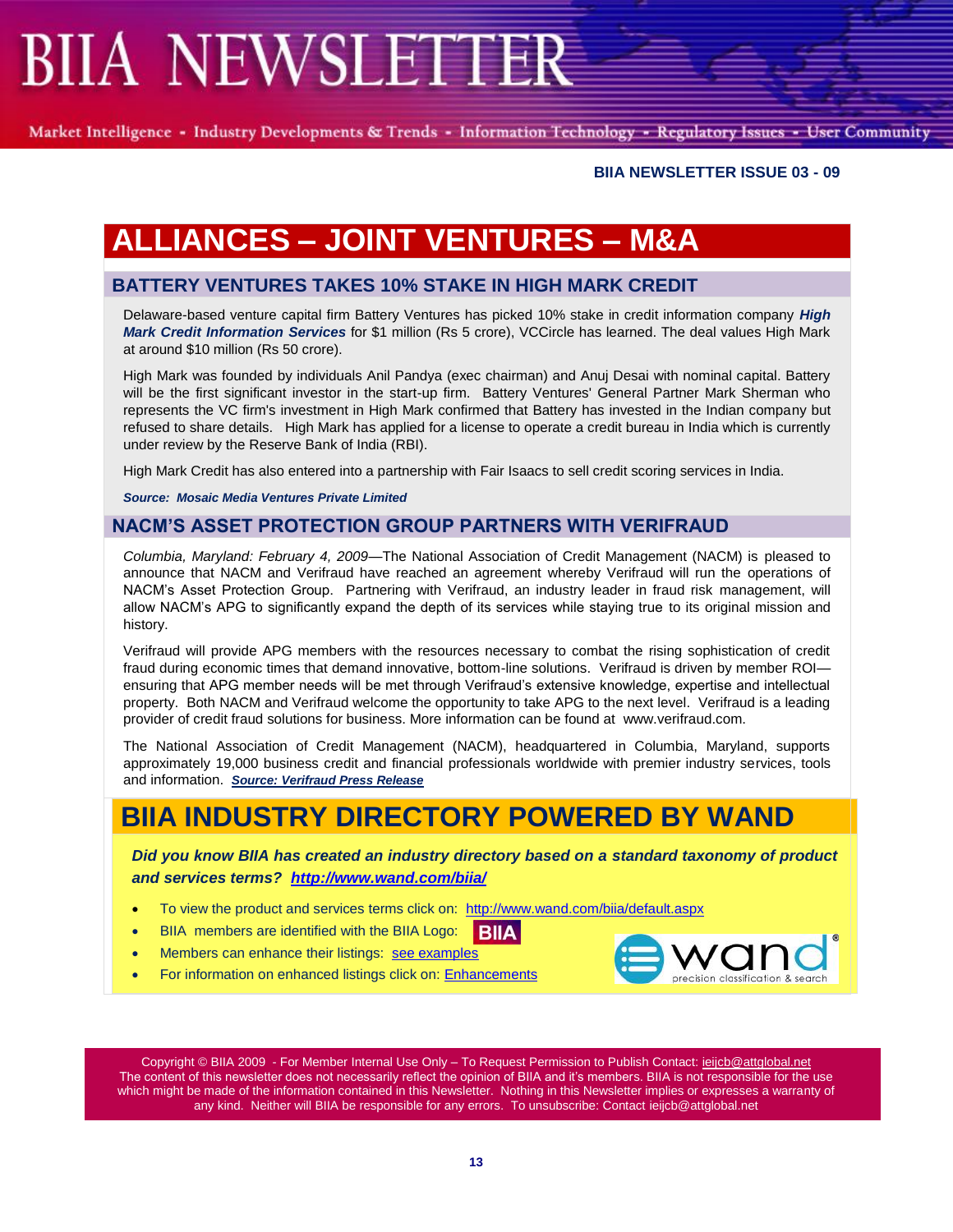Market Intelligence - Industry Developments & Trends - Information Technology - Regulatory Issues - User Community

#### **BIIA NEWSLETTER ISSUE 03 - 09**

## **NEWS FROM CHINA Courtesy Business Strategies Group Hong Kong www.bsgasia.com**

### **ALIBABA.COM TO LAUNCH NEW SERVICES**

*Hangzhou, 19th February*: According to Pacific Epoch, [Alibaba.com](http://www.alibaba.com/) plans to release three new services in the next six months. The services include: a new mobile TrustPass service, website analysis and an updated version of ―Winport.‖ The mobile TrustPass service will distribute information from Alibaba.com to a subscribers' mobile phone via SMS. The service will be available free of charge for one year to new TrustPass subscribers. The company will also offer a monthly business analysis service which features traffic data and recommendations. An updated version of its e-commerce product "Winport" V 2.0 will include multiple display modes and passwordprotected private space. *Source[: Pacific Epoch article](http://www.jlmpacificepoch.com/newsstories?id=141567_0_5_0_M)*

#### **ECONOMIST GROUP RETREATS FROM ITS ASIAN** *CFO* **TITLES**

SHANGHAI, March 5 (Reuters) - The London-based Economist Group, half owned by a unit of Pearson Plc, will this month close down its CFO magazine business in Asia, as the global financial crisis squeezes advertising revenue. The decision to shut the English-language CFO Asia and Chinese-language CFO China does not affect the separately run CFO businesses in America and Europe, the group said in an e-mailed statement.

CFO, a monthly publication that targets finance executives, employs 17 editorial staff in Asia. "Circulation and marketing the business has consistently failed to generate the returns required and looking forward the poor economic conditions made the outlook for the magazines unviable," Economist Group Asia Pacific managing director Tim Pinnegar said in the statement. *[Source: Min Online](http://www.minonline.com/news/10218.html)*

### **INTERNET DEVELOPS FASTER IN RURAL AREAS**

At the end of 2008, the number of Internet users in rural areas reached 84.6 million households, up 60 percent from 2007. This is the first time that the speed of Internet development in rural areas has exceeded that of urban areas, Yang Xueshan, Vice Minister of Industry and Information Technology said in an online interview on February 23, 2009. *Source: People's Daily Online*

## **GLOBAL SOURCES' SURVEY REVEALS OPTIMISM IN CHINA**

*Hong Kong, 18th February*: Through its business magazine, [Chief Executive China](http://www.ceconline.com/) (CEC), [Global Sources](http://www.globalsources.com/) conducted a survey designed to measure the level of optimism amongst business executives in China. The results are based on a survey of 191 domestically-focused companies and 202 export-focused firms. Of those, 47% are expecting sales growth of 10% or more in 2009. Of the suppliers focused on domestic sales, 57% expect double digit sales increases, while 36% of exporters are anticipating sales growth of more than 10%.

Craig Pepples, COO, commented, "With China's retail sales still strong, it's no surprise that companies focused on the domestic market remain optimistic. What's surprising is that, despite the global economic downturn, China's exporters are generally projecting much higher sales ahead... This optimism is, in part, due to the fact that many have already adapted to the current global economic situation and have evolved new strategies to deal with the crisis.‖ CEC is a Global Sources publication focused on general management issues. Launched in 1992, CEC has a [BPA](http://www.bpaww.com/) verified circulation of more than 195,000 subscribers and CEC's website has more than one million registered users. *Source[: Global Sources press release](http://www.corporate.globalsources.com/INFO/PRESS/2009/FEB18.HTM)*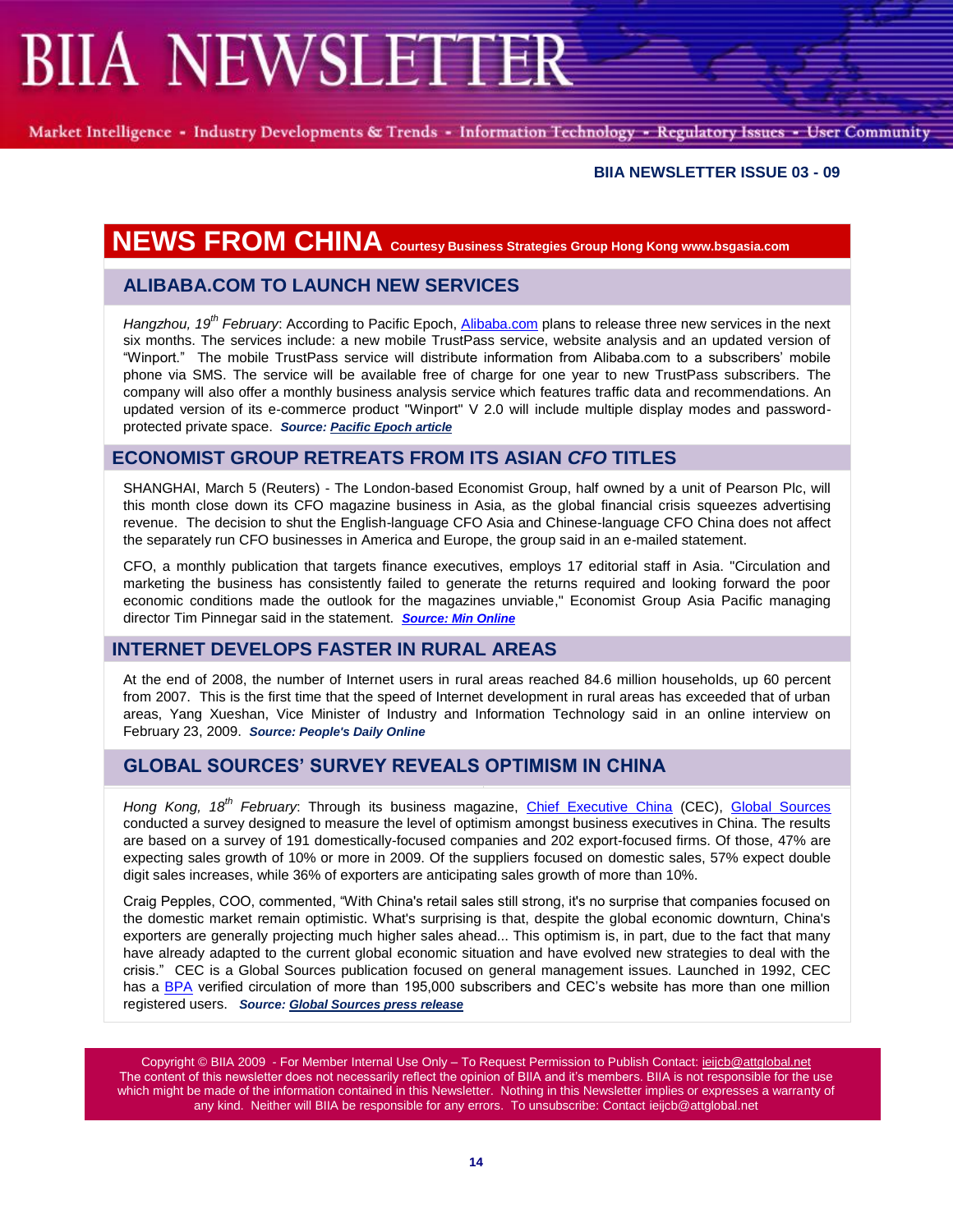Market Intelligence - Industry Developments & Trends - Information Technology - Regulatory Issues - User Community

#### **BIIA NEWSLETTER ISSUE 03 - 09**

## **NEWS FROM CHINA Courtesy Business Strategies Group Hong Kong www.bsgasia.com**

### **ALIBABA GROUP PLANS TO SUPPORT E-COMMERCE RESEARCH**

*Hangzhou, 25th February*: Pacific Epoch reports that the *[Alibaba Group](http://www.alibaba.com/aboutalibaba/aligroup/index.html)* has launched a plan to support ecommerce research in China. The company will offer funding and other forms of support to scholars under 35 years old who are researching the e-commerce field.

This Alibaba program will be called "Huo Shui" or "Running Water" and it will target professional researchers working at academic institutions, government bodies and in the private sector. Pacific Epoch reports that the Alibaba Group has asked scholars from China's top universities such as Zhejiang University and Fudan University to act as advisors and consultants to the initiative. *Source: [Pacific Epoch article](http://www.jlmpacificepoch.com/newsstories?id=142000_0_5_0_M)*

### **TRANSACTION VOLUME OF TAOBAO UP 131%**

*Hangzhou, 9th February*: *[Taobao](http://www.taobao.com/)*, Alibaba's consumer focused e-commerce platform, announced its transaction volume increased by 131% year-on-year to US\$14.62 billion in 2008. According to the company's management, Taobao is expected to post its first ever profit this year. In order to continue to drive growth Taobao's parent company, the *[Alibaba Group](http://www.alibaba.com/aboutalibaba/aligroup/index.html)*, announced earlier this year that it would invest US\$733 million in Taobao's business development over the next five years. Jonathan Lu, president of Taobao commented, "Taobao's strong growth in 2008 was driven by the strong growth of Internet usage in China, the increasing penetration of domestic e-commerce and the investments made by Taobao.‖ Founded in 2003, Taobao has 98 million registered users of which half are between the ages of 25 and 32. The largest categories traded on Taobao continue to be mobile phones and apparel.

*Sources[: Pacific Epoch article,](http://www.jlmpacificepoch.com/newsstories?id=140873_0_5_0_M) [Reuters article](http://www.reuters.com/article/rbssTechMediaTelecomNews/idUSPEK30781120090211)*

### **XFML REPORTS US\$285 MILLION LOSS**

*Beijing, 24th February*: [Xinhua Finance Media](http://www.xfmedia.cn/en/) (XFML) released its full year results this week. Revenues for the year ending 31<sup>st</sup> December 2008 jumped 38% to US\$186 million compared with US\$135 million in 2007. Advertising services revenues accounted for more than US\$107 million or 58% of total revenues. XFML recorded a net loss of US\$285 million compared with a net profit of US\$28 million in 2007.

Fredy Bush, XFML's CEO said, "The recent economic downturn has turned out to be much more severe than we had originally expected. 2008 was an eventful year in China, with the snow storms in Q1, earthquakes in Q2, Olympics in Q3 and the economic turmoil in Q4 all impacting the media sector. This seems to have set the stage for a challenging environment ahead in 2009. In anticipation of this, we are utilizing our resources more efficiently for cost containment and reduction of overhead expenses throughout this year."

XFML simultaneously released its fourth quarter results this week. Revenues for the quarter increased slightly rising to US\$49 million from US\$48 million in 2007. Also in the fourth quarter, XFML recorded a net loss of US\$251 million compared with a net profit of US\$4.2 million in the same quarter last year.

*Source[: XFMedia press release](http://www.xfmedia.cn/en/press-center/press-releases/details/index.aspx?id=4089&year=2009)*

*Are you looking for past issues of the BIIA Newsletter? Go to: [BIIA Newsletter Archive](http://www.biia.com/memberNewsPW.php?action=archive)*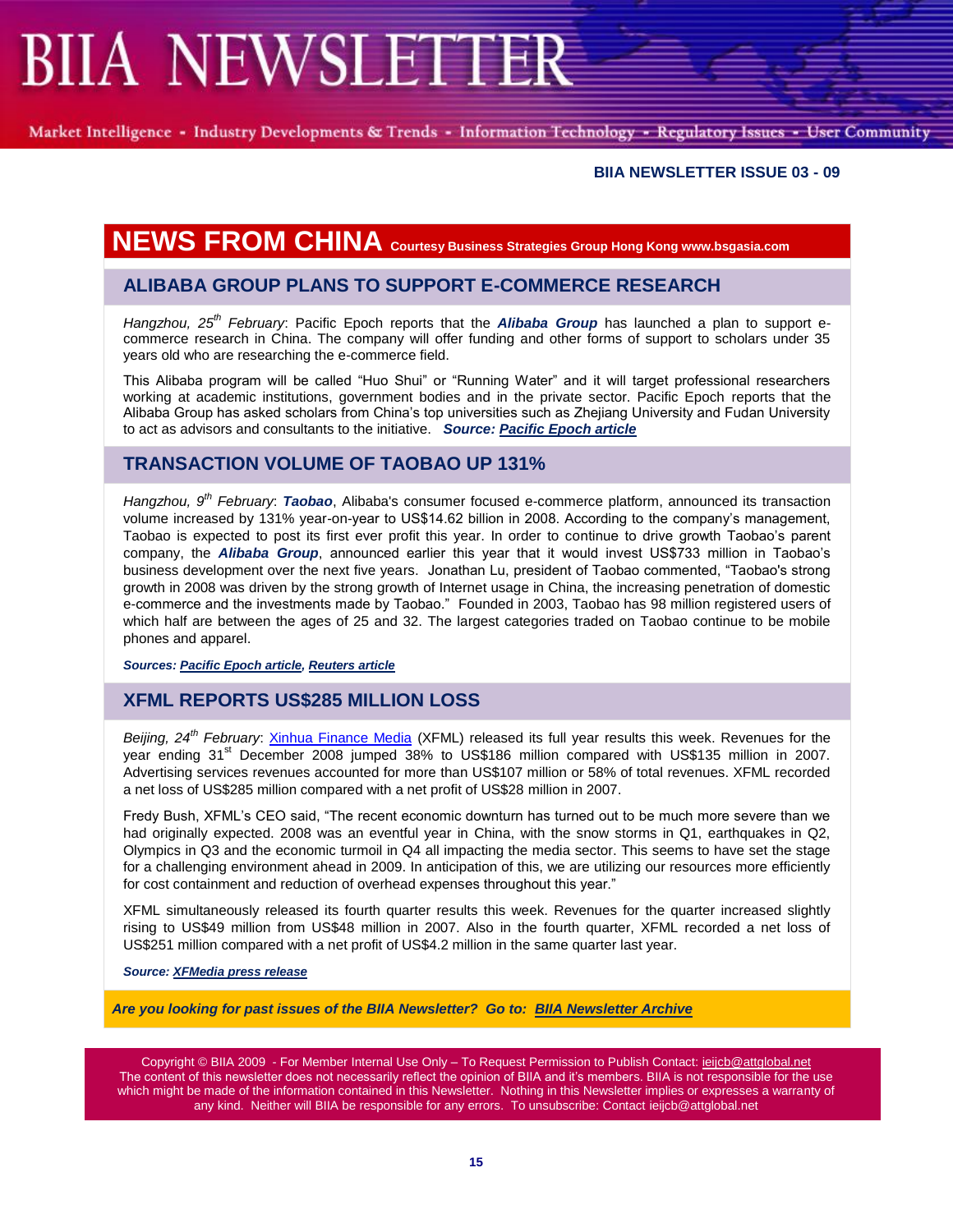Market Intelligence - Industry Developments & Trends - Information Technology - Regulatory Issues - User Community

#### **BIIA NEWSLETTER ISSUE 03 - 09**

# **NEWS FROM CHINA**

## **CHINA TO FACE "SEVERE" SITUATION IN FOREIGN TRADE**



Chinese Vice Minister of Commerce Zhong Shan said in Shanghai Sunday the nation would face a "severe" situation in foreign trade this year against the backdrop of the spreading global financial crisis. "The financial crisis has not bottomed out yet, which may reduce the country's international trade markedly,"

Zhong said at a forum held on the sideline of the 19th East China Fair that opened here Sunday. "In addition, trade protectionism of some countries might escalate. Therefore, China's foreign trade in 2009 will face a severe situation," he stated. *Source: Xinhua*

China's foreign trade topped 2.56 trillion U.S. dollars in value in 2008, but the year-on-year growth rate dropped below 20 percent for the first time in seven years, according to the General Administration of Customs. The total value was up 17.8 percent compared with 2007, but the growth rate was down 5.7 percentage points. The trade surplus stood at 295.47 billion U.S. dollars, up 12.5percent, according to the administration.

### **CHINA FINANCE ONLINE REVENUES INCREASE 117%**

*Beijing, 9th March*: NASDAQ-listed [China Finance Online](http://www.chinafinanceonline.com/) (CFO), a Chinese online financial information provider, released both its fourth quarter and full year results this week. CFO recorded revenues of US\$56 million, an increase of 117% over last year. Net income in 2008 was US\$19 million, compared to a loss of US\$4.1 in 2007. For the quarter ended 31<sup>st</sup> December 2008, revenues were US\$15 million. That is a 72% year-on-year increase. Net income in the fourth quarter was US\$6.2 million, compared to a loss of US\$8.4 million in the same quarter last year.

Most of the revenues were generated from subscription services fees, which accounted for US\$12 million or 80% of the total revenues. CFO's active paid individual subscriber base increased year-on-year by 107% rising from 56,000 to 116,200. Registered users rose from 9 million in the fourth quarter of 2007 to 11.3 million at the end of 2008, an increase of 26%. CFO forecasts first quarter 2009 revenues to be between US\$10.5 million and US\$11.5 million. The revenues in the first quarter 2008 were US\$11 million. *Source: [CFO press release](http://ir.chinafinanceonline.com/phoenix.zhtml?c=183451&p=irol-newsArticle&ID=1264265&highlight=)*

## **AUDIT HINTS AT GRAFT AND FUDGING ACCOUNTS**

About 500 of the more than 34,000 officials whose accounts were audited last year were suspected to be corrupt and referred to prosecution agencies for further investigation. Auditor-General Liu Jiayi said yesterday that the numbers were roughly the same as in the last two years. About 80,000 auditors audited the accounts of more than 120,000 projects and units across the country last year, helping to save 86 billion yuan (\$12.6 billion) of government funds.

The slowdown of the Chinese economy could make officials fudge accounts or misuse government funds to suit the demand of projects and/or gain the favor of their seniors. That's why auditors have been extra cautious this year and vowed to announce extravagance, big losses and waste in stimulus package spending, apart from the usual violations and crimes. *[Source: ChinaDaily](http://www.chinadaily.com.cn/china/2009-02/20/content_7494648.htm) National*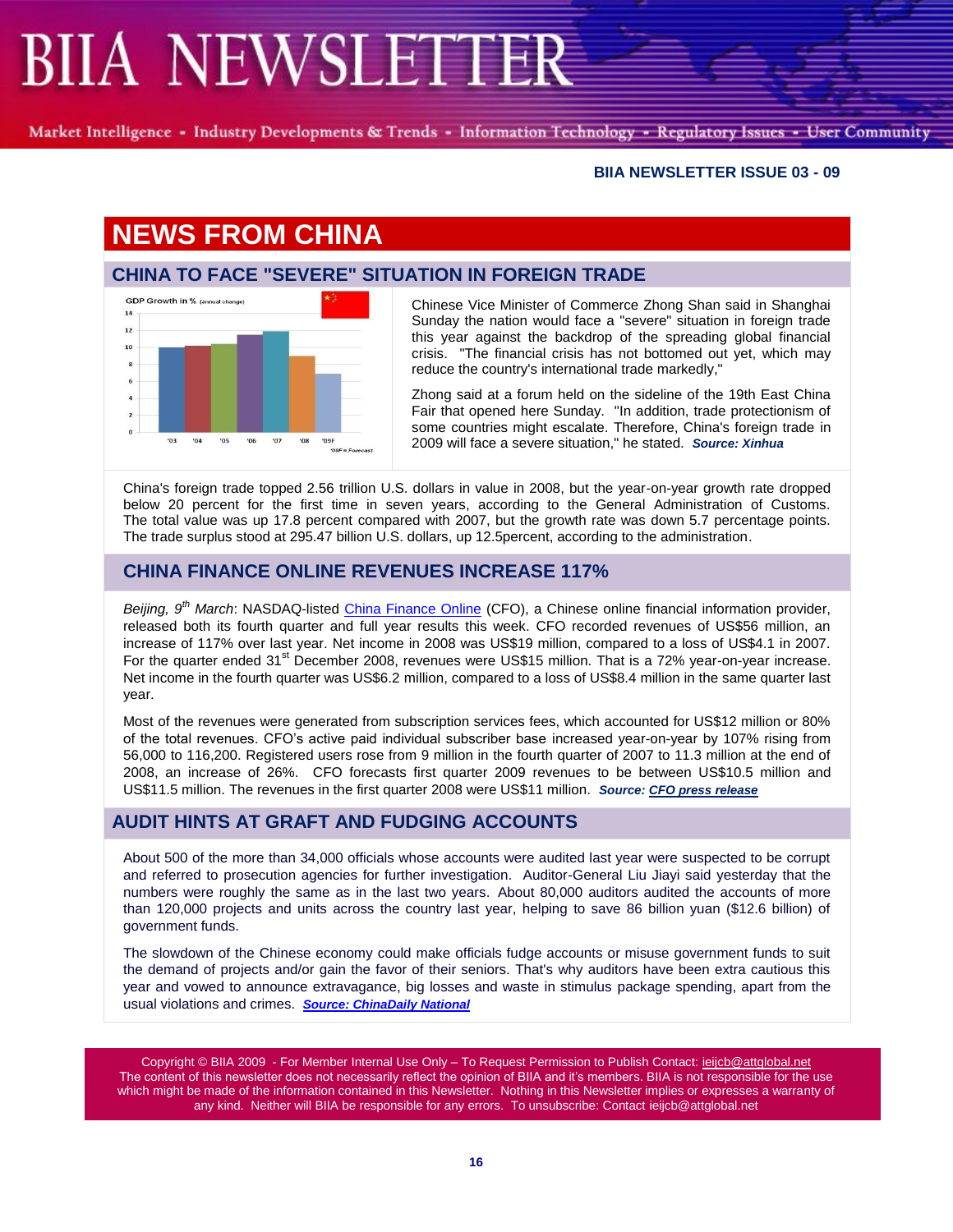Market Intelligence - Industry Developments & Trends - Information Technology - Regulatory Issues - User Community

#### **BIIA NEWSLETTER ISSUE 03 - 09**

## **NEWS FROM CHINA**

### **INTERNET DEVELOPS FASTER IN RURAL AREAS**

At the end of 2008, the number of Internet users in rural areas reached 84.6 million households, up 60 percent from 2007. This is the first time that the speed of Internet development in rural areas has exceeded that of urban areas, Yang Xueshan, Vice Minister of Industry and Information Technology said in an online interview on February 23, 2009. *Source: People's Daily Online*

#### **DEBT COLLECTORS SEE GOOD TIMES AMID CRISIS**

While cornering many industries into a bleak winter, the global financial crisis has ushered in a business bonanza for debt collection service providers in the Southern China city of Guangzhou. According to a report in Guangzhou-based Information Times Thursday, the financial crisis has been a boon to local debt collectors, with many seeing a spike in business of 30 percent to 100 percent in recent months. Some of these companies have lawyers and accountants as well as other professionals and can provide such services as debt collection, corporate credit investigation and credit risk consulting, Shi said, adding that they generally charge 30 percent to 50 percent of a debt object. *[Source: chinadaily.com.cn](http://www.chinadaily.com.cn/china/2009-02/20/content_7494674.htm)*

## **COMPETITIVE IMPERATIVES**

### **CUSTOMER ANALYSIS AND DECISION SCIENCE A COMPETITIVE NECESSITY**

Two trends have emerged within the last few years. Approximately 50% of companies surveyed by Hypatia Research prefer to create an internal center of excellence comprised of statisticians, analysts and database marketing experts that provide customer analysis services across the organization.

These companies use information service vendors for tactical services such as list enhancement, data hygiene and/or prospecting. Other organizations, preferring to focus on critical core competencies such as sourcing and producing products, tend to outsource most of the aforementioned capabilities by partnering with a full-service marketing and information services provider (MSP). The benefit of this approach is to gain key expertise in multiple disciplines without incurring the overhead and maintenance of hiring employees internally. This flexible approach is especially attractive to companies that provide seasonal products or services.

Expertise is easily sourced and available per project, per season or on an annual service basis. Customer-centric organizations that strive to deliver anything, anytime, anywhere to their own customers now demand this same granularity and knowledge from information and decision science vendors that service them.

*Source: Beye Network, 13 January 2009, based on an excerpt from "Decision Science & Customer Analysis: Competitive Advantage or Necessary to Compete?" by Leslie Ament*

*[Global Intelligence Alliance](http://www.globalintelligence.com/news/news/archive2005/)*

*Are you looking for past issues of the BIIA Newsletter? Go to<http://www.biia.com/memberNewsPW.php>*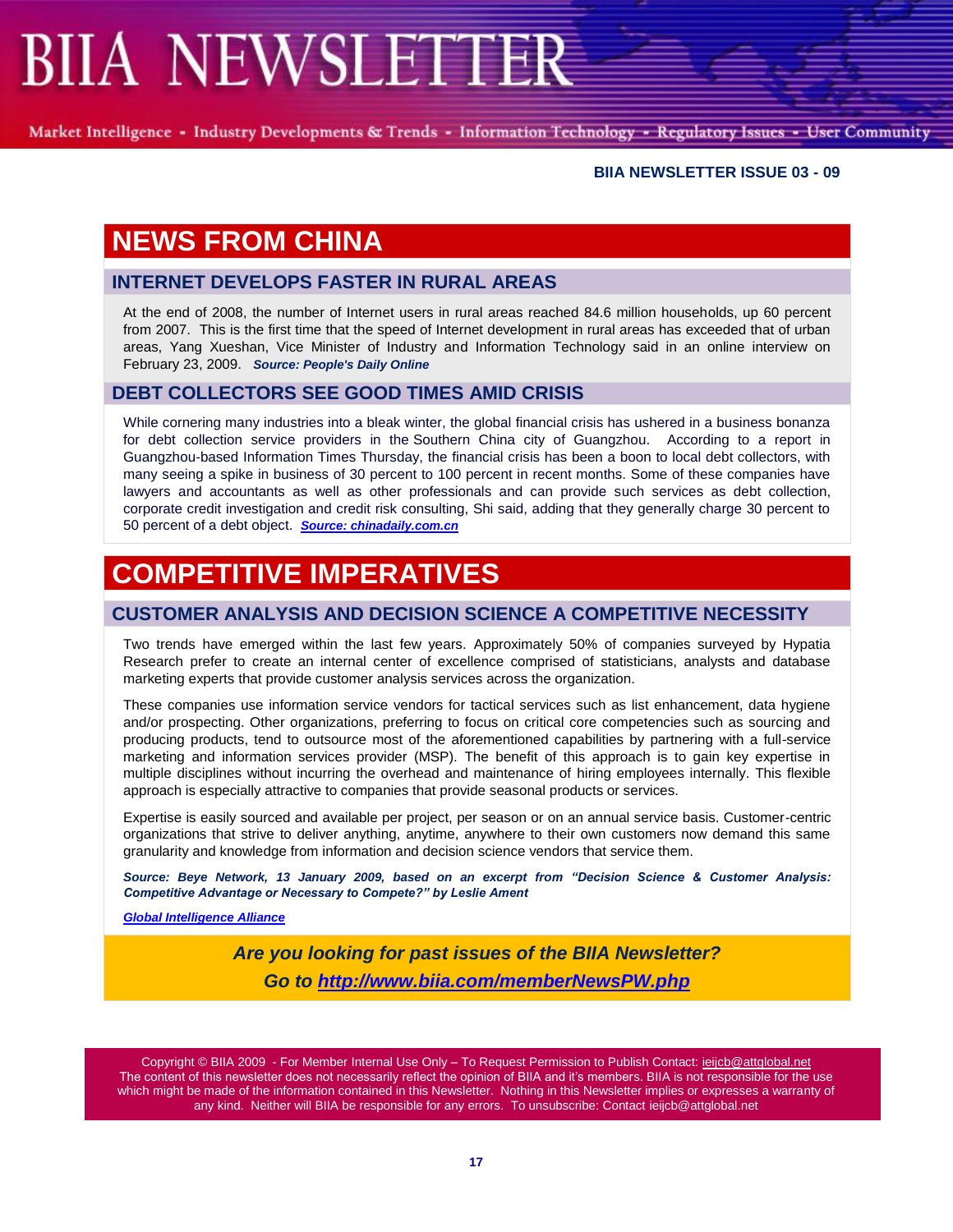Market Intelligence - Industry Developments & Trends - Information Technology - Regulatory Issues - User Community

#### **BIIA NEWSLETTER ISSUE 03 - 09**

# **PEOPLE ON THE MOVE**

### **EXPERIAN APPOINTS DEBT MANAGEMENT EXPERT TO LEAD** [COLLECTIONS](http://www.experian.co.uk/www/pages/what_we_offer/collections-debt-management/collections-debt-management.html) **BUSINESS**

Experian<sup>®</sup> announced the appointment of Simon Waller as its Head of Collections, UK and Ireland. As Head of Collections, Simon Waller will be responsible for the sales, marketing and product development strategies for Experian's integrated debt management proposition. More than 90 per cent of the UK's leading banks, building societies and debt collections organizations, as well as many of the UK's largest utility and telecommunications companies, rely on Experian's collections capabilities. Simon Waller possesses over 20 years international senior management experience, having developed debt management products and consulting services for Fair Isaac and First Data International. Simon's new role will see him drawing on Experian's data and analytics portfolio to further strengthen its [debt management](http://www.experian.co.uk/www/pages/what_we_offer/collections-debt-management/collections-debt-management.html) leadership position in the marketplace.

*Source: Experian Press Release*

### **S.R RAMANUJAM APPOINTED CEO OF CRISIL RISK AND INFRASTRUCTURE SOLUTIONS LTD.**

CRISIL today announced the appointment of S.R Ramanujam (Ram) as CEO of CRISIL Risk & Infrastructure Solutions Ltd. (CRIS) from March 13, 2009 following the retirement of Hemant Joshi the current MD & CEO. CRIS is a subsidiary of CRISIL Ltd. and is engaged in providing infrastructure advisory services and risk solutions.

Other members of the CRIS leadership team include Shrikant Kulkarni (Director, Operations and Thought Leadership), Manish Aggarwal (Director, Infrastructure Advisory), Nitin Zamre (Director, Infrastructure Advisory), Pratyush Prashant (Director, Infrastructure Advisory) and Krishna Kumar. *Source: CRISIL Press Release*

### **KROLL APPOINTS TIM WHIPPLE PRESIDENT OF CONSULTING SERVICES**

**NEW YORK, February 25, 2009** - Kroll, the world's leading risk consulting company, today announced that it has appointed [Tim Whipple](http://www.kroll.com/services/ifai/professionals/whipple/) as President of its Consulting Services Group. Whipple, 46, had previously been head of strategy for the group, which is the home of the company's world-renowned business intelligence and investigations services. Educated in the United States, the United Kingdom and Russia, Whipple has been with the firm since 2003. He was previously senior partner of Andersen's Prague practice and head of the firm's Central European corporate finance team.

In his role as president of Consulting Services, Whipple will work alongside leaders from Kroll's Background Screening and Legal Technologies divisions to provide clients with information that helps them reduce uncertainty and make better business decisions.

#### *About Kroll*

Kroll provides a broad range of investigative, intelligence, financial, security and technology services to help clients reduce risks, solve problems and capitalize on opportunities. Headquartered in New York with offices in more than 65 cities in over 33 countries, Kroll has a multidisciplinary team of more than 3,800 employees and serves a global clientele of law firms, financial institutions, corporations, non-profit institutions, government agencies, and individuals. Kroll is a subsidiary of *[Marsh & McLennan Companies, Inc.](http://www.mmc.com/)* (NYSE: MMC), the global professional services firm.

*There is Knowledge imbedded in: <http://www.biia.com/ourIndustry.php>*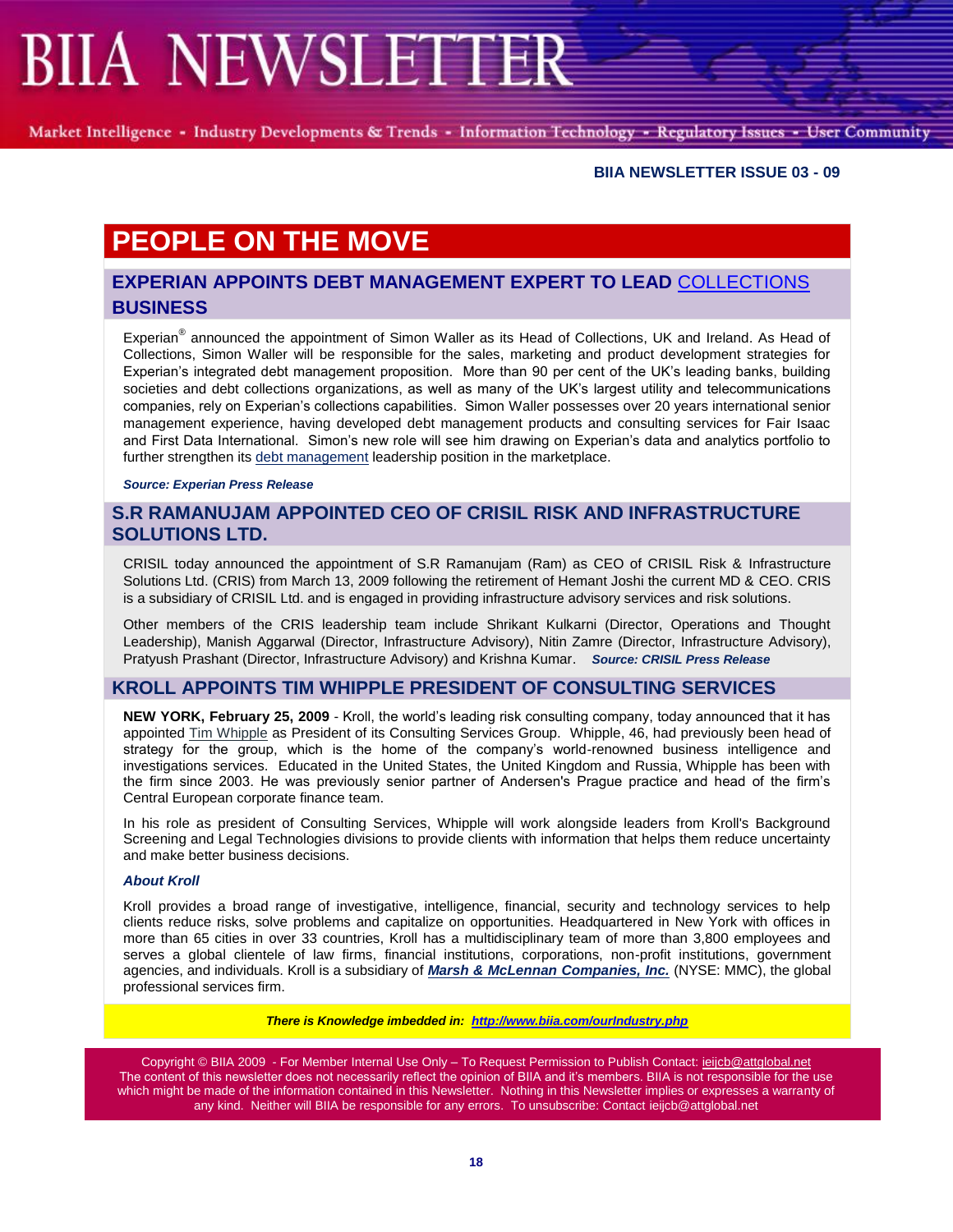Market Intelligence - Industry Developments & Trends - Information Technology - Regulatory Issues - User Community

#### **BIIA NEWSLETTER ISSUE 03 - 09**

## **FROM THE REGULATORY CORNER**

### **PROPOSED EU LAW ON SMALL BUSINESS ACCOUNTS FILING**

*Situation:* The European Parliament and Council of ministers is now considering whether to pass new EU law abolishing the need for businesses under 1 million Euro turnover to file accounts at official registries. According to Internal market and Services Commissioner, this would relieve micro-businesses of administrative burden in tough economic times. Annual accounts are a valuable tool to banks, credit insurers, credit agencies in order to ascertain the financial solidity of a business. If these no longer exist, how will financial lenders, suppliers and insurers assess the risk of micro-businesses? Won't credit dry up even more? In a very uncertain economic world, what the EU seems to want to inject is more uncertainty. In order to get the banks lending to small businesses again, we need more information - not less.

If this becomes law across Europe, it is yet one more step on the road to getting rid of all statutory accounts at Companies house. If this carries on, CRAs in Britain will have to increase their collection of trade payment data from clients' sales ledgers just to fill the gap caused by the absence of financials at Companies registry. Does anyone really want to wave goodbye to statutory accounts? This could also lead to a stampede of private businesses (sole traders, partnerships etc) registering as incorporated companies at the CRO. - Private businesses have traditionally stayed private in the past because they didn't want to reveal their financial positions to all and sundry at Companies House. The downside of remaining private is that business owners have unlimited liability for debts. Under the proposed new law, small businesses will be able to register as limited liability companies, and still not reveal their accounts if their turnover is under 1 million Euros per annum. That would be a pretty attractive proposition for many.

**The above comment was posted on LinkedIn by Graydon (BIIA Member) with a request to post views: Subsequently the following comments were posted on LinkedIn**

―The proposed EU law would reduce transparency in credit transactions which will be detrimental for small businesses. Lack of transparency will force creditors to revert to subjective credit granting rather than an objective one. We in Asia are working very hard on improving transparency and the proposed EU law will be a poor role model and will not help to bring transparency into developing markets. A concerted effort by FEBIS, ICISA and BIIA should be undertaken."

*Posted by Joachim C. Bartels Managing Director; BIIA Business Information Industry Association Asia - Pacific – Middle East*

"The current exemptions on P&L details are bad enough. This proposal would be a gift to fraudsters and incompetents alike. This proposal must be resisted at all costs." *Posted by Joe Wheatley*

#### **VOLCKER SEES CRISIS LEADING TO GLOBAL REGULATION**

Speaking to a number of experts Paul Volcker, a top economic adviser to President Barack Obama and former Chairman of the Federal Reserve Bank, cited not only the lack of understanding of the global financial meltdown but the "shocking" speed with which it had spread across the world. Volker said he is concerned about the amount of power central banks, treasuries and regulatory agencies have acquired while trying to contain the meltdown. Volcker stressed the importance of international cooperation in creating a new regulatory framework, particularly for major banks that operate across national boundaries - the reverse of what's happened in recent years.